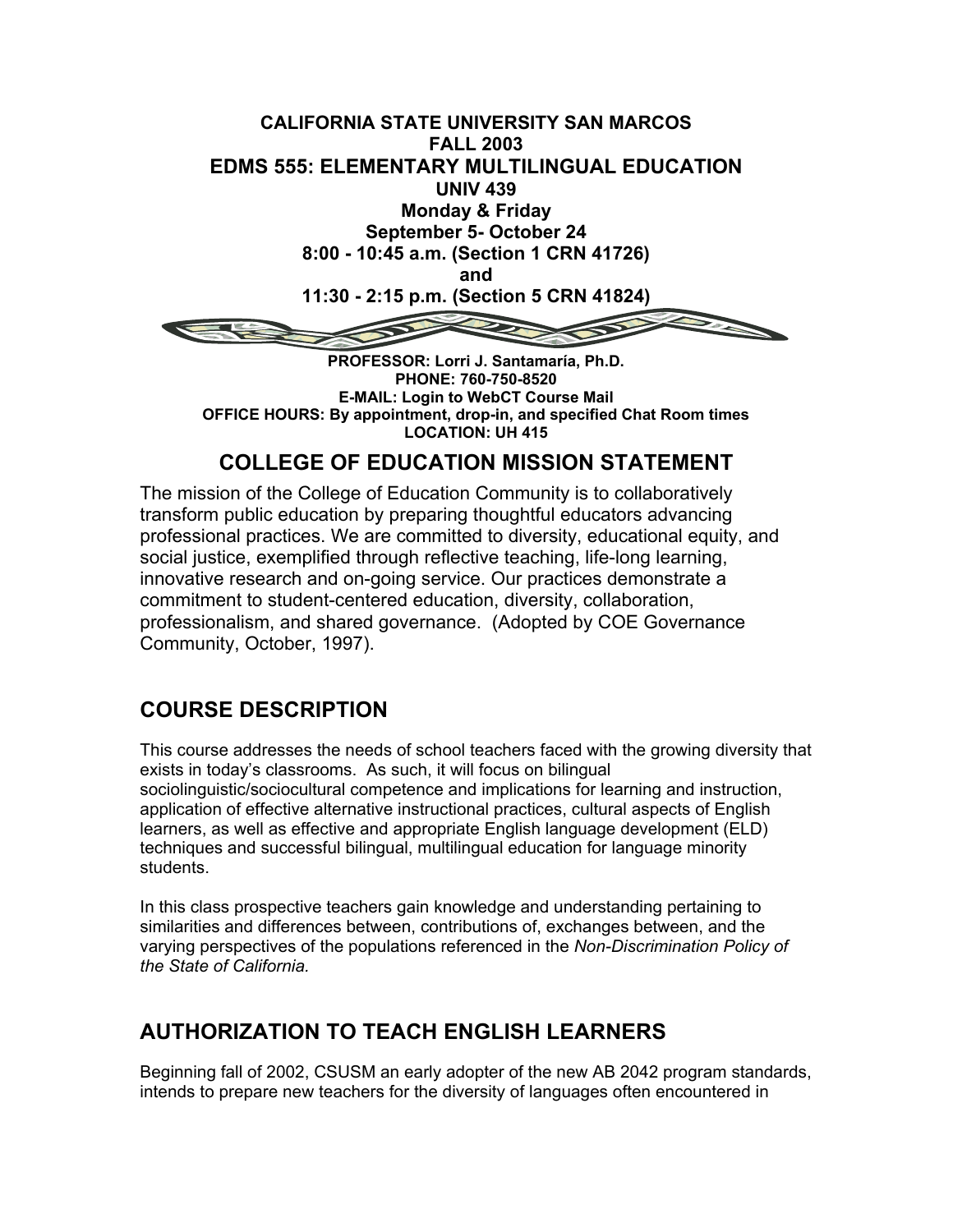California public school classrooms. The authorization to teach English learners is met through the infusion of content and experiences within the Multiple Subject Program, as well as additional coursework. Students successfully completing this program receive the Preliminary Multiple Subject Credential with authorization to teach English learners *(note: formerly called CLAD*).

## **STANDARD ALIGNMENT**

The course objectives, assignments, and assessments have been aligned with the CTC standards for Multiple Subjects Credential. Please be sure to incorporate artifacts from this class into your final comprehensive portfolio. Look for the violet standards embedded in your assignments and class work. The following standards are addressed in this class:

**Standard 3: Relationship between Theory and Practice Standard 4: Pedagogical Thought and Reflective Practice Standard 5: Equity, Diversity, and Access to the Core Curriculum Standard 7.a.b:** Preparation to Teach Reading-Language Arts **Standard 8:** Pedagogical Preparation for Subject-Specific Content Instruction **Standard 11.c :** Preparation to use Educational Ideas and Research **Standard 13:** Preparation to Teach English Learners

## **TEACHER PERFORMANCE EXPECTATION (TPE) COMPETENCIES**

This course is designed to help teachers seeking the Multiple Subjects Credential to develop the skills, knowledge, and attitudes necessary to assist schools and districts in implementing effective programs for all students. The successful candidate will be able to merge theory and practice in order to realize a comprehensive and extensive educational program for all students. Look for the green TPEs embedded in your assignments and class work. The following TPE's are addressed in this course:

#### **Primary Emphasis**

**TPE 1:** Specific Pedagogical Skills for Subject Matter Instruction **TPE 4:** Making Content Accessible **TPE 5:** Student engagement **TPE 7: Teaching English Learners** 

#### **Secondary Emphasis:**

**TPE 3:** Interpretation and Use of Assessments **TPE 6:** Developmentally Appropriate Teaching Practices **TPE 11:** Social Environment **TPE 14**: Educational Technology **TPE 15: Social Justice and Equity** 

## **COLLEGE OF EDUCATION ATTENDANCE POLICY**

Due to the dynamic and interactive nature of courses in the College of Education, all students are expected to attend all classes and participate actively. At a minimum,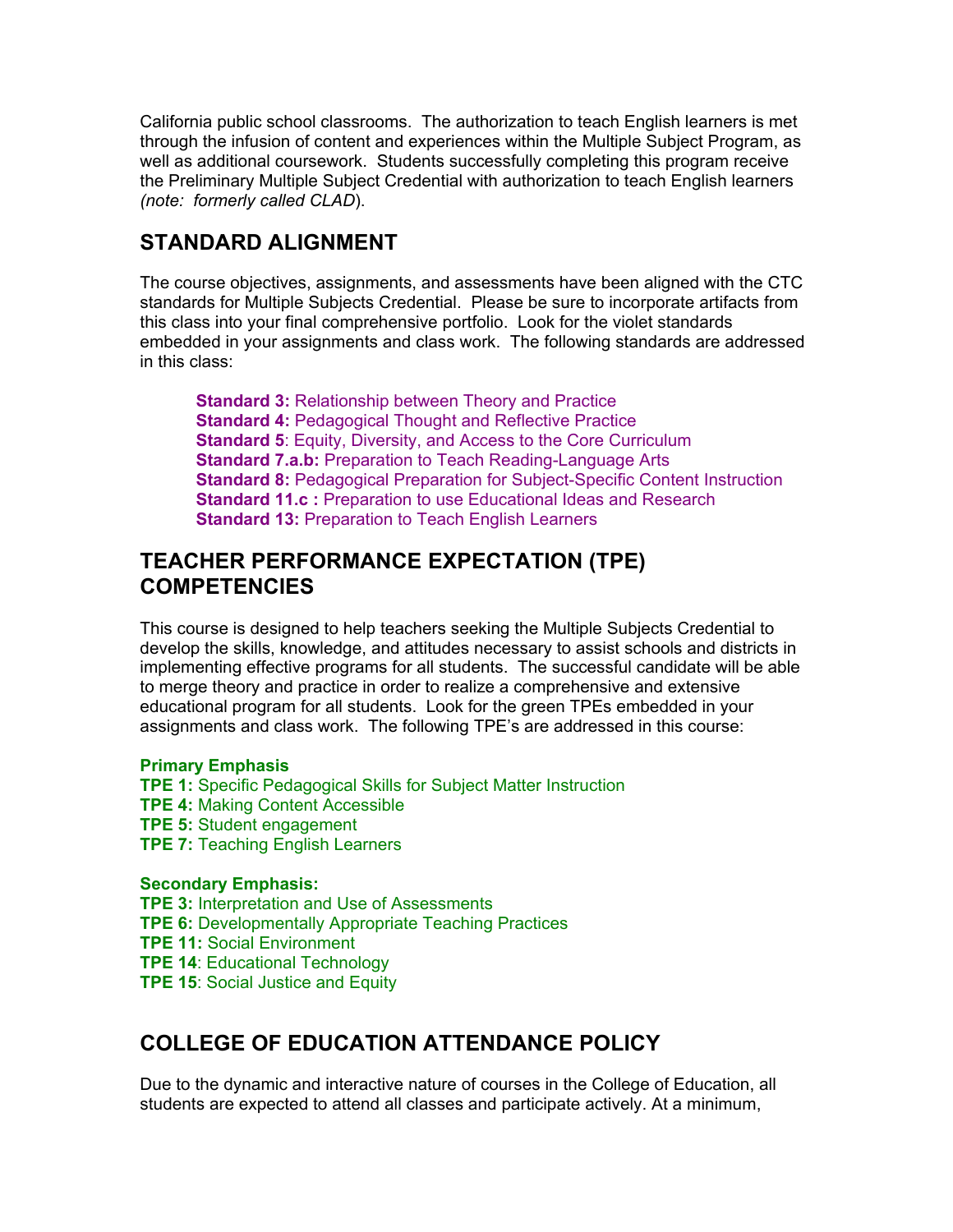students must attend more than 80% of class time, or s/he *may not receive a passing grade* for the course at the discretion of the Professor*. Individual Professors may adopt more stringent attendance requirements.* Should the student have extenuating circumstances, s/he should contact the Professor as soon as possible. (*adopted by the COE Governance Community, December, 1997*). *NOTE: This means that if you miss three (3) classes you cannot receive a passing grade for the class!*

## **GENERAL CONSIDERATIONS**

#### *NOTE: THE PROFESSOR RESERVES THE RIGHT TO CHANGE, ADD TO, OR DELETE ANY MATERIAL FROM THE COURSE.*

#### **Academic Honesty**

I expect that each student will do his/her own work, and contribute equally to group projects and processes. Plagiarism or cheating is unacceptable under any circumstance. If you are in doubt about whether your work is paraphrased or plagiarized see the Plagiarism Prevention for Students website

[http://courses.csusm.edu/sthompsn/plagiarism/about\\_site.html.](http://courses.csusm.edu/sthompsn/plagiarism/about_site.html) If there are questions about academic honesty, please consult the University catalog.

#### **Appeals**

Every student has the right to appeal grades, or appeal for redress of grievances incurred in the context of any class. Disputes may be resolved informally with the professor, or through the formal grades appeal process. For the latter, consult Dr. P. Kelly, Associate Dean.

#### **Ability**

Every student has the right to equitable educational consideration and appropriate accommodation. Students having differing ability (mobility, sight, hearing, documented learning challenges, first language/English as a second language) are requested to contact the professor at the earliest opportunity. Every effort will be made to accommodate special needs. Students are reminded of the availability of Disabled Student Services, the Writing Center, technology assistance in the computer labs, and other student support services available as part of reasonable accommodation for special needs students.

If you require reasonable accommodations please contact Disabled Student Services in order to make the necessary arrangements. This organization is located in Craven Hall, Room 5025a, and can be reached at (760) 750-4905 or (760) 750-4909 (TDD users).

## **GENERAL COURSE OBJECTIVES**

- 1) You will have opportunities to become familiar with basic terms, philosophies, problems, issues, history, and practices related to the education of language minority persons in California and the US.
- 2) You will have opportunities to demonstrate understanding of the most important goals of bilingual/multicultural education.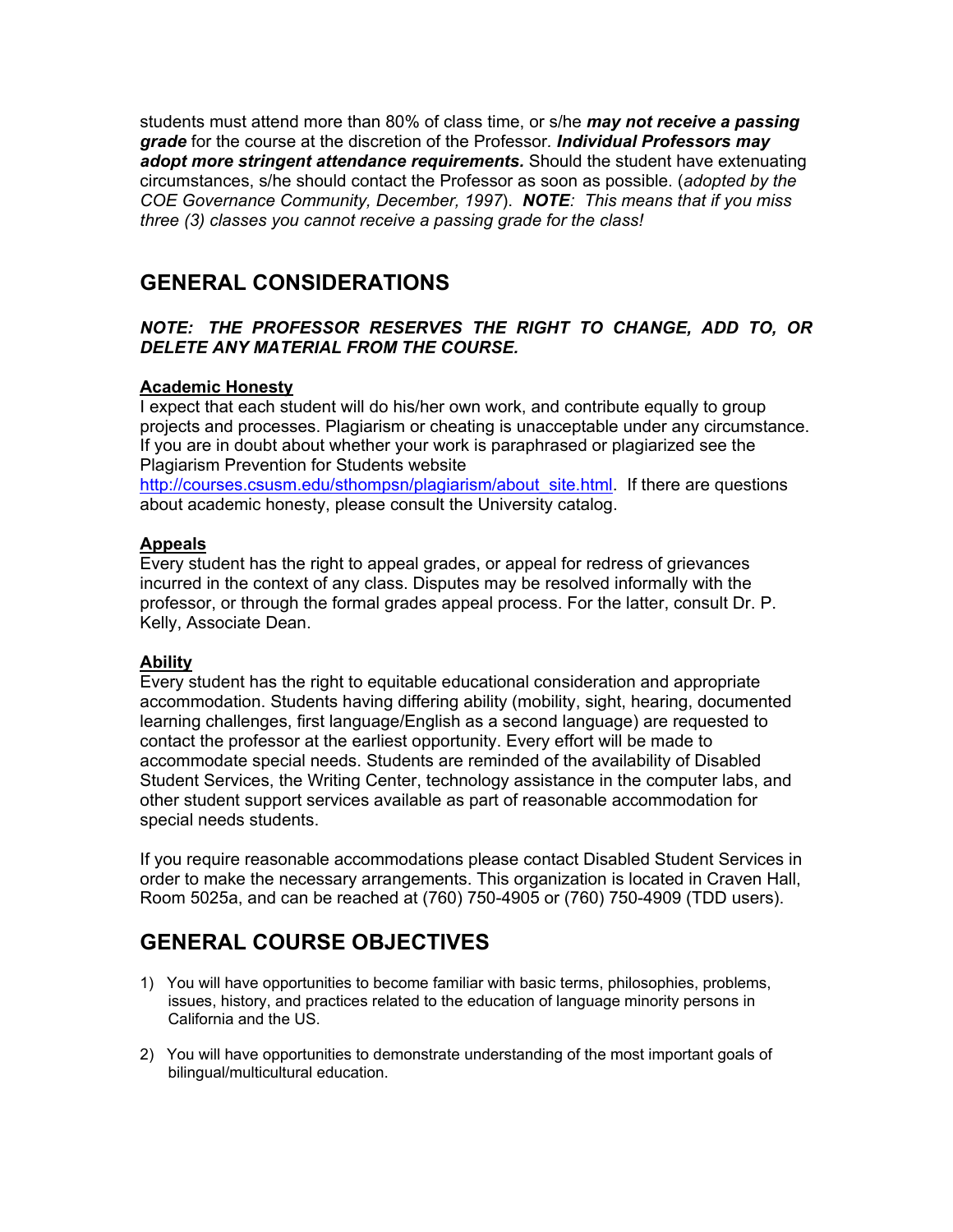- 3) You will have opportunities to explain the theoretical framework upon which bilingual education is founded.
- 4) You will have opportunities to demonstrate understanding of existing student identification, assessment, and language redesignation requirements for the state of California.
- 5) You will have opportunities to explain the connections between bilingual education, English as a second language, SDAIE and other pertinent methodologies.
- 6) You will demonstrate several models of multicultural education and their implications for curriculum, instruction, and educational policy.
- 7) You will have opportunities to explain the meaning of culture, differentiated index, the necessity for cultural convergence in schools, and other research-based related notions of multicultural education.
- 8) You will learn to develop and understand each individual student, create a more just and humane learning environment, and help students in their growth and development as human beings.

## **COURSE REQUIREMENTS**

## **REQUIRED TEXTS**

Crawford, J. (1999). *Bilingual education: History, politics, theory and practice (4th Edition).* Los Angeles, CA: Evaluation, Dissemination and Assessment Center, CSULA

Echevarria, J. & Graves, A. (2003). Sheltered content instruction: Teaching English language learners with diverse abilities. Boston: Allyn and Bacon.

Peregoy, S. F. & Boyle, O. F. (2001) *Reading, Writing, & Learning in ESL* (3rd Edition). Longman.

### **COURSE REQUIREMENTS**

In this class, all students begin with 100 points. Points will be deducted from your total, based on the quality of the work you turn in for each assignment.

In addition, all students are expected to participate in class activities and demonstrate reflective learning. It is important that students are well prepared for course sessions by completing the readings and assignments scheduled before class meetings. Unless otherwise negotiated with the instructor, all assignments are to submitted to **WebCT Assignments** on the due date. **Assignments not submitted on due date will lose 10% of earned credit per day.** Assignments should be typed and double-spaced. Hard copies of assignments will be student or peer evaluated and turned in at the end of the semester in a final learning portfolio due **Friday October 24th.**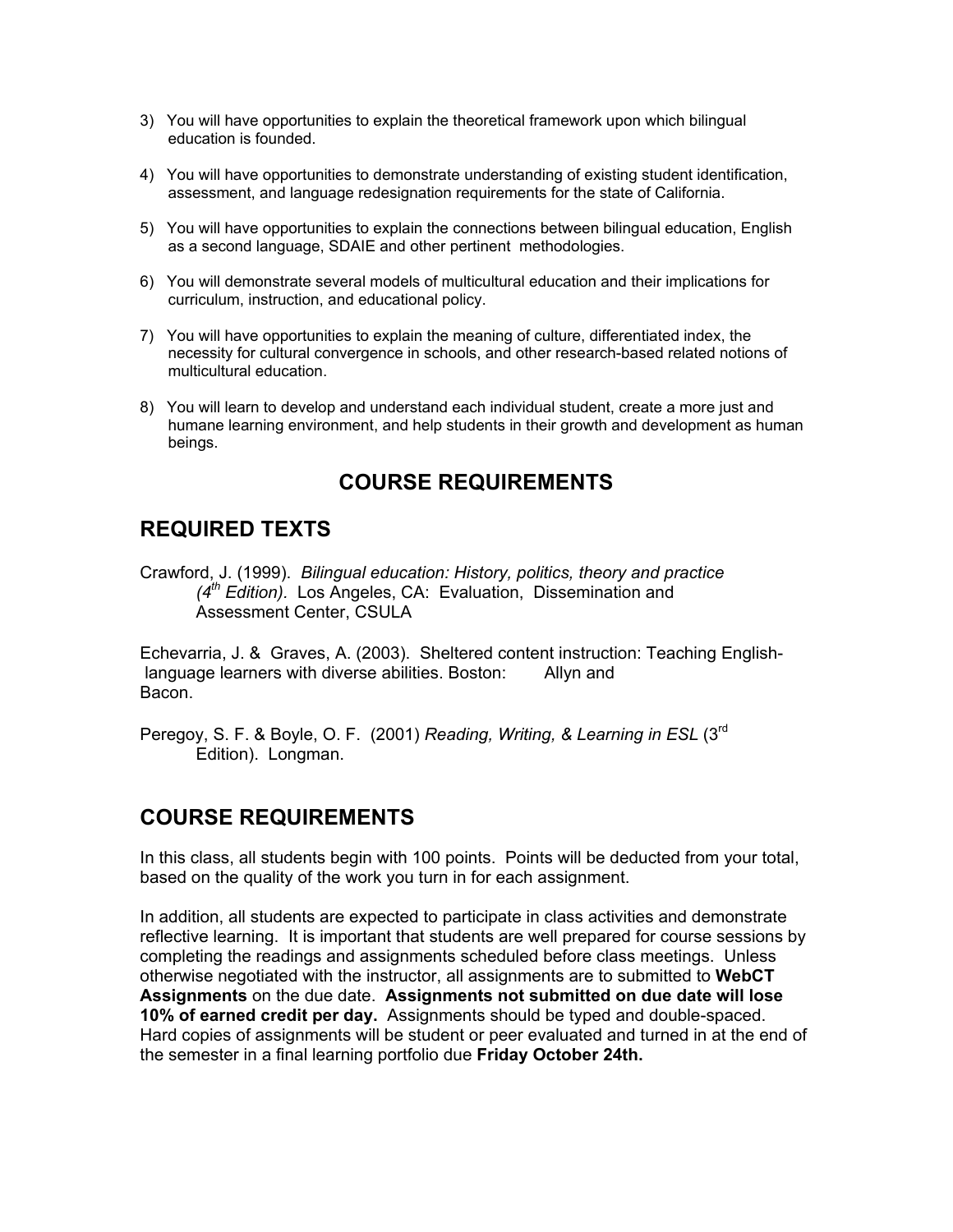The following grading scale will be used with the points students have remaining at the end of class:

| 93-100%A        |  |
|-----------------|--|
| 90-92%A-        |  |
| 88-89%B+        |  |
| 83-87%B         |  |
| 80-82%B-        |  |
| <u>75-79%C+</u> |  |
| 72-75C          |  |
| 70-71C-         |  |
| 60-69%D         |  |
| 59% and belowF  |  |

*Note: Students are reminded that the College requires completion of this course with a C+ or higher.*

All assignments are due on the dates indicated below (also indicated on the course weekly activity listing). On the due date, credit for completion will be recorded. At the end of the course (October 24), your learning portfolios with each assignment and self-assessments (and/or peer-assessments) will be turned in to me. You are responsible for keeping your work organized and ready for final presentation and evaluation. Please manage your time and plan accordingly. Assignments must be *word processed/ typewritten, doublespaced, with standard margins, unless completed in class*. It is expected that all assignments will reflect university level composition.

## **ASSIGNMENTS, DUE DATES, AND BEGINNING POINT VALUES**

### 1. **Attendance, Disposition, and Class Participation**

 **20 points**

**Standard 4: Pedagogical Thought and Reflective Practice** 

**Primary Emphasis TPE 5:** Student engagement

#### **Secondary Emphasis:**

**TPE 11:** Social Environment **TPE 14**: Educational Technology

First is the expectation that you will attend all class sessions and participate actively in class activities, group and individual sharing, and discussions. Remember, if you miss three class sessions (or more), you will automatically lose between 30 and 40 points, dropping your grade to the C range, based on the COE attendance policy. Attendance on WebCT will be taken as well as "in class" attendance. Your regular participation in this forum is as important as your physical attendance in class.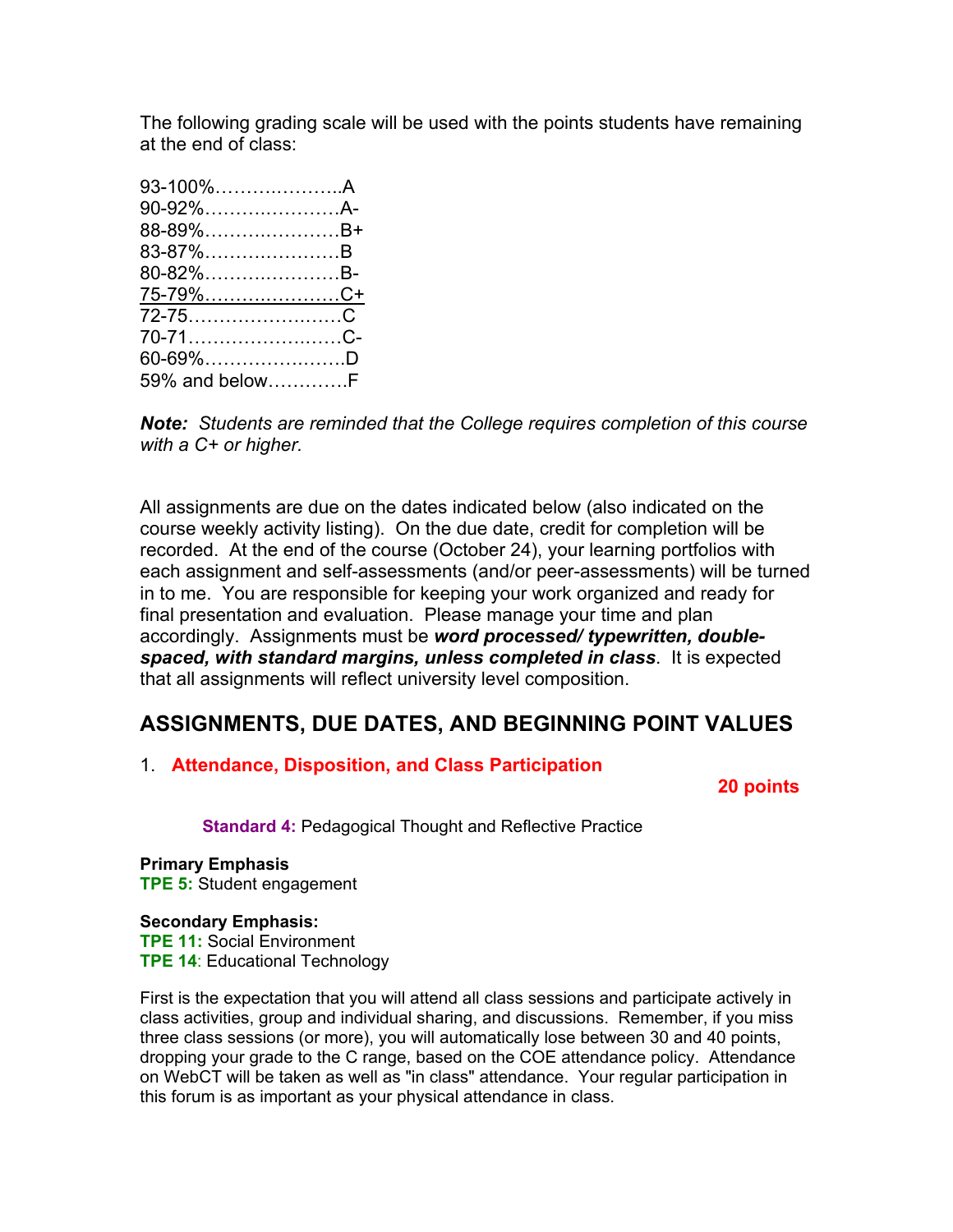### 2. **Discussion Board Interactive Journal Entries/ Responses (4 @ 5 pts each)** *(Due: 9/12, 9/26, 10/3, 10/10)* **20 points**

**Standard 3:** Relationship between Theory and Practice **Standard 4: Pedagogical Thought and Reflective Practice** 

#### **May include all Primary and Secondary TPE Emphasis (see complete listing in Assignment 5)**

Interactive electronic discussions are a way for learning communities to entertain and respond to your questions, reflections, insights, or concerns regarding course content. They also facilitate relationships between students and professors. Your peers or course professor will respond to your entries with clarifying questions to further your thinking process. Try to begin your next entry, by answering these questions.

These 2 to 3 paragraph responses will be maintained about every other week and may include the following:

- Summaries, descriptions, or reactions to the topics discussed in class or from readings reflecting understanding of key concepts. Both comments from professor and other students may be reflected on the discussion board.
- Meta-reflections and/or analysis of key concepts, particularly in terms of the connections that can be made between class discussions and teaching English language learners, with specific examples from student teaching experiences, school observations, or other personal experiences in diverse settings. It is critical that direct connections are made with teaching experiences in the form of anecdotes, case studies, or narratives.
	- Entries will be graded according to comprehensiveness, insightful connections, and "deep understanding" of the issues. The class discussion board should address instructional concerns, school structures, teaching strategies, and school environments related to social justice and equity in diverse settings. In addition to grading each entry, I will personally respond to 6 random entries per due date.

You are responsible for (1) self-assessments for each of your entries and (2) providing a printed version of each one of your entries/responses in your final learning portfolio (Due October 24).

#### 3. **Lesson Transformation** *(DUE: 10/17, please WebCT submit your work on this date)* **10 points**

**Standard 5**: Equity, Diversity, and Access to the Core Curriculum **Standard 8:** Pedagogical Preparation for Subject-Specific Content Instruction

#### **Primary Emphasis**

**TPE 1:** Specific Pedagogical Skills for Subject Matter Instruction **TPE 4:** Making Content Accessible **TPE 5:** Student engagement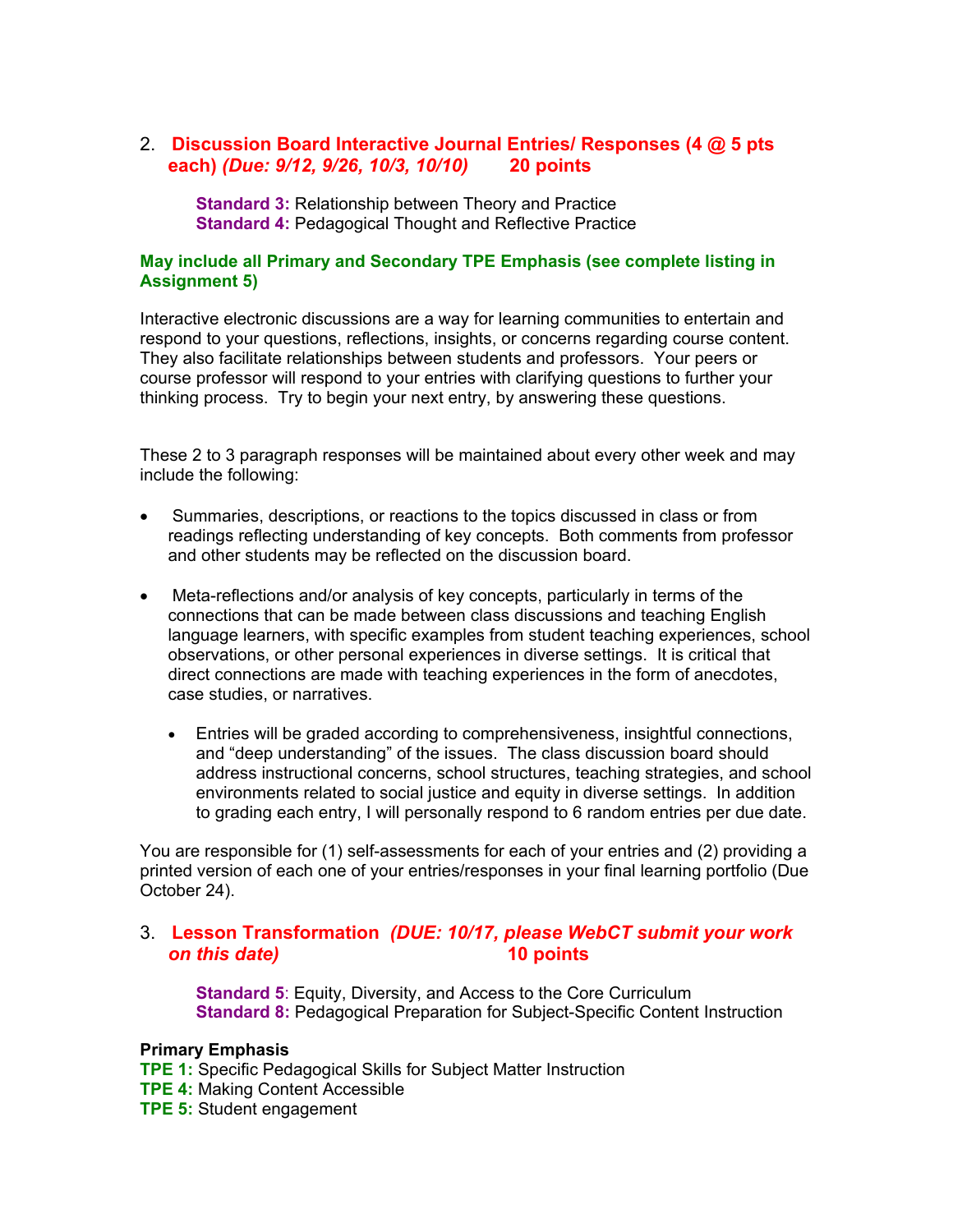#### **TPE 7:** Teaching English Learners

#### **Secondary Emphasis:**

**TPE 6:** Developmentally Appropriate Teaching Practices **TPE 11:** Social Environment

- For this assignment you will write a 1 page case study describing the classroom you are assigned to for your student teaching. If this assignment does not have students who are English language learners, focus on learners who are culturally and/or linguistically diverse, and/or students who have physical disabilities, or create a fictional classroom with a diverse student body.
- You will then go on-line to find find a generic lesson plan designed for students in this grade level (use Google or another search engine).
- Finally, based on your readings, class discussions, and learnings modify, adapt, and change this lesson plan making it accessible to the English language learners in your actual or created environment.

You are responsible for (1) peer reviewing another colleague's assignment (to be traded on 10/17) and (2) providing a SIGNED peer review of your assignment, as well as (3) the original lesson plan and (4) your actual assignment as part of your final learning portfolio (Due Oct 24).

#### 4. **Multicultural/ Multilingual Research Reviews (2 @ 10pts each) (***Due: 9/12, 9/19)* **15 points**

**Standard 11.c :** Preparation to use Educational Ideas and Research

#### **Primary Emphasis**

**TPE 7:** Teaching English Learners

#### **Secondary Emphasis:**

**TPE 14**: Educational Technology

**TPE 15**: Social Justice and Equity

- For this assignment you are to go to the CSUSM Library website, find and select a journal article published in the last 5 years on Multicultural, Bilingual, or Multilingual Elementary Education. I will model this exercise in class.
- You will read each article and provide a one page summary of each including a one paragraph reaction to the piece.
- Refer to the APA website for correct electronic reference listing at <http://www.apastyle.org/elecsource.html>.
- You will be expected to present a 5 minute quick-talk on one of your articles during the course of the semester.
- 5 points are allotted for each written review and 5 points are for your presentation.
- Following each presentation, your peers will assess your presentation quality and provide verbal feedback. I will provide immediate feedback as well.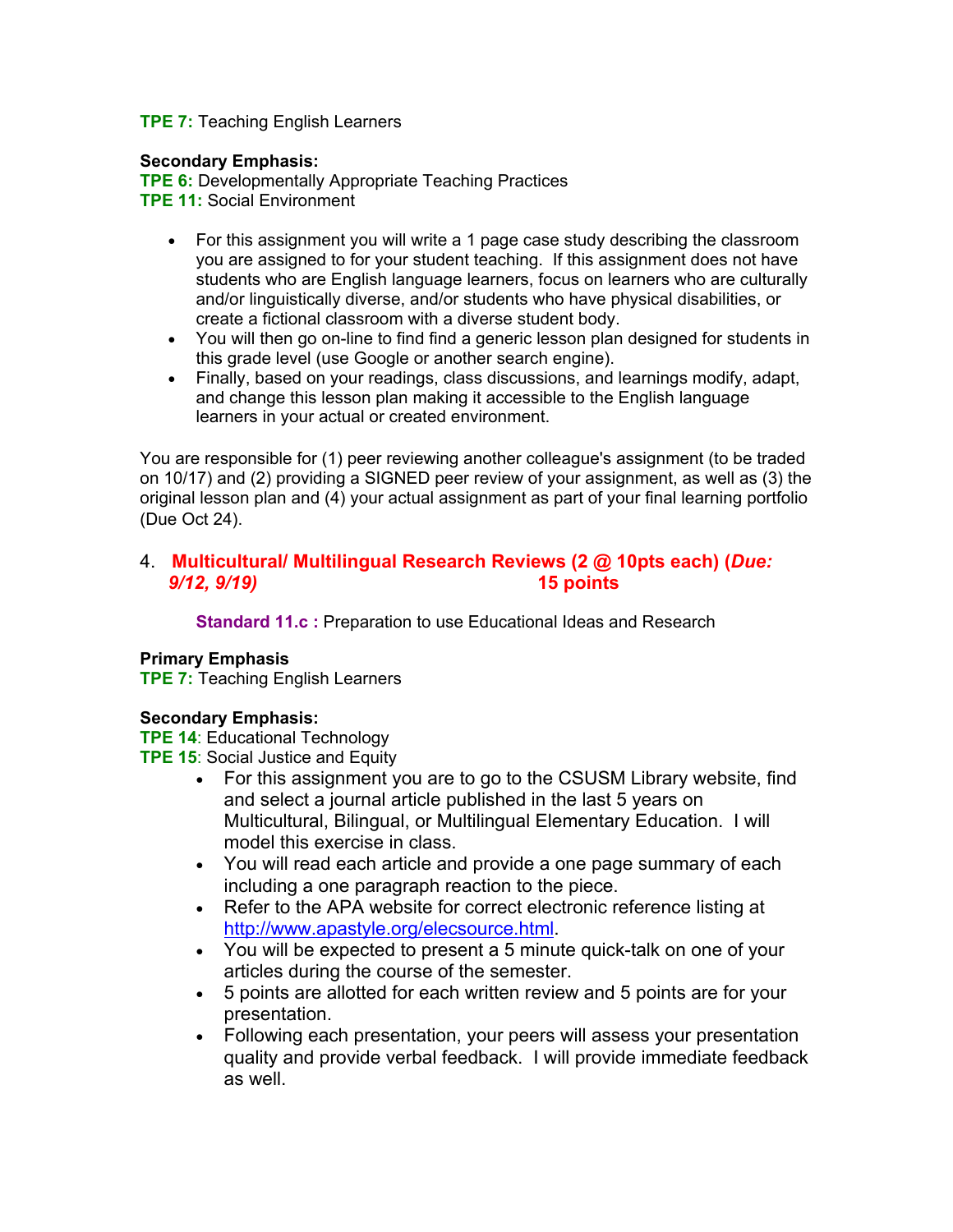- You will be selected randomly to present your articles beginning Monday September 15. Please be prepared.
- 5. **Literature-based Social Justice Thematic Unit (Written Due: 10/17, Presentations: 10/20 & 10/24) 25 points**

 **Standard 7.a.b:** Preparation to Teach Reading-Language Arts **Standard 13:** Preparation to Teach English Learners

#### **Primary Emphasis**

- **TPE 1:** Specific Pedagogical Skills for Subject Matter Instruction
- **TPE 4:** Making Content Accessible
- **TPE 5:** Student engagement
- **TPE 7:** Teaching English Learners

#### **Secondary Emphasis:**

- **TPE 3:** Interpretation and Use of Assessments
- **TPE 6:** Developmentally Appropriate Teaching Practices
- **TPE 11:** Social Environment
- **TPE 14**: Educational Technology
- **TPE 15: Social Justice and Equity**

#### **Part I: Critical Assessment Task (CATs) (12 pts)**

- In groups of 3-4 (NO EXCEPTIONS), you will have the opportunity to develop a literature-based social justice and equity thematic unit that will include appropriate literature selections reflecting multicultural perspectives for students in grades K-2, 3-6, or 7-8.
- Choose six powerful children's multicultural selections that should be the center of curriculum focused on social justice and equity issues for different times throughout a specified time of the year.
- This plan should include an **outline of how the multicultural books will be used throughout the specified time of the year** and a justification (explanation) of the selections made.
- At least three of the books must be bilingual (English and another language) with a brief discussion of how "primary language support" will be incorporated into the unit.
- Using the books as your foundation, write **four** detailed reading and writing lesson plans that will clearly delineate how every child will be successful by providing universal access to diverse students (e.g., gifted, English learners, special needs, non-readers, poor).
- Applying the SDAIE criteria discussed, include SDAIE activities in your comprehensive lesson plans.
- Ask yourselves the following questions about each one of your original lesson plans:
- Does the lesson use visuals, manipulatives, realia, drama, or other techniques that would facilitate understanding?
- Does the lesson take into consideration the varying English proficiencies of language minority students?
- Do the lesson strategies incorporate group collaboration, cooperative learning activities, peer assistance, or other work-group techniques?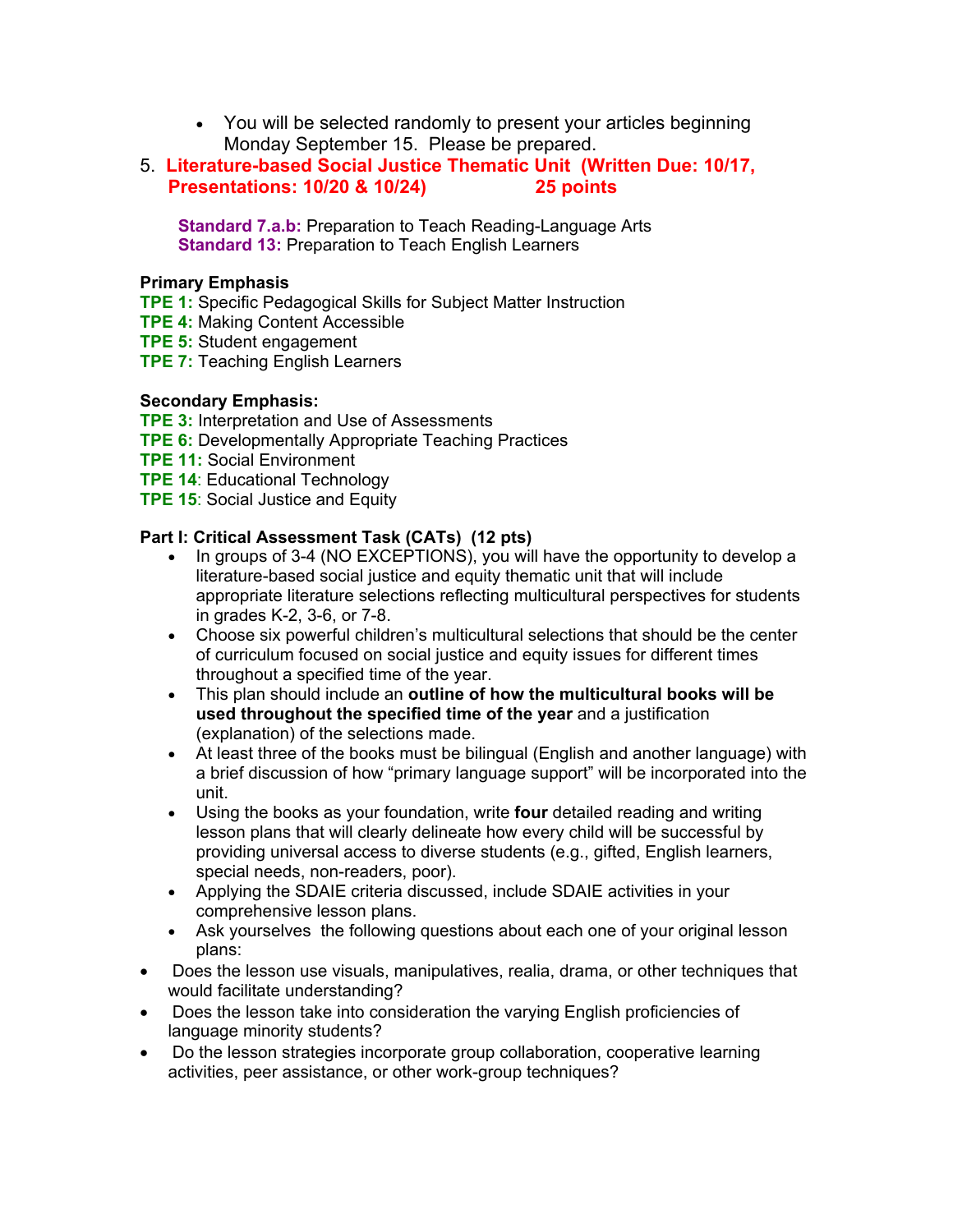- Does the lesson incorporate the language and culture of language minority students?
- Is the curriculum reflected in the lesson challenging and not watered-down?
- Does the lesson include the 7-Intelligences and/or multiple modalities?
- Are the community/parents of English learners included in the unit of study?

#### **The format of the literature-based social justice and equity thematic unit should include:**

- 1. Focus of the unit and brief summary of each book.
- 2. Grade level this unit is appropriate for.
- 3. Outline/plan of how the books will be used throughout the specified time of the year.
- 4. Reading and writing lesson plan that will identify standards being covered.
- 5. Identify Assessment strategies: How you will determine students learned what you intended (how you will assess them)?
- 6. Primary language support component of the unit plan.
- 7. Appropriate accommodations and support for the wide variety of students in CA classrooms (be specific).
- 8. A list of your books on the WebCT for your colleagues future use.

#### **Part II: Roundtable Discussion and Presentation Sessions (30 minutes each group) (8 pts)**

Panel roundtables will be set up to provide space for each group to present/display their literature selections and/or units and Powerpoint lesson demonstrations (CATs). Other class members will listen/ participate to the discussions.

Note: Dr. Alice Quiocho has developed an excellent website with a bibliography of children's literature and multicultural books that could be a great resource for you (<http://www.csusm.edu/Quiocho>).

### **Part III: Self and Group Assessment (5 pts)**

As part of this assignment you will describe your role as an individual working as a group member including personal and group responsibilities. You will determine whether points should be deducted based on the quality of this culminating experience.

100 points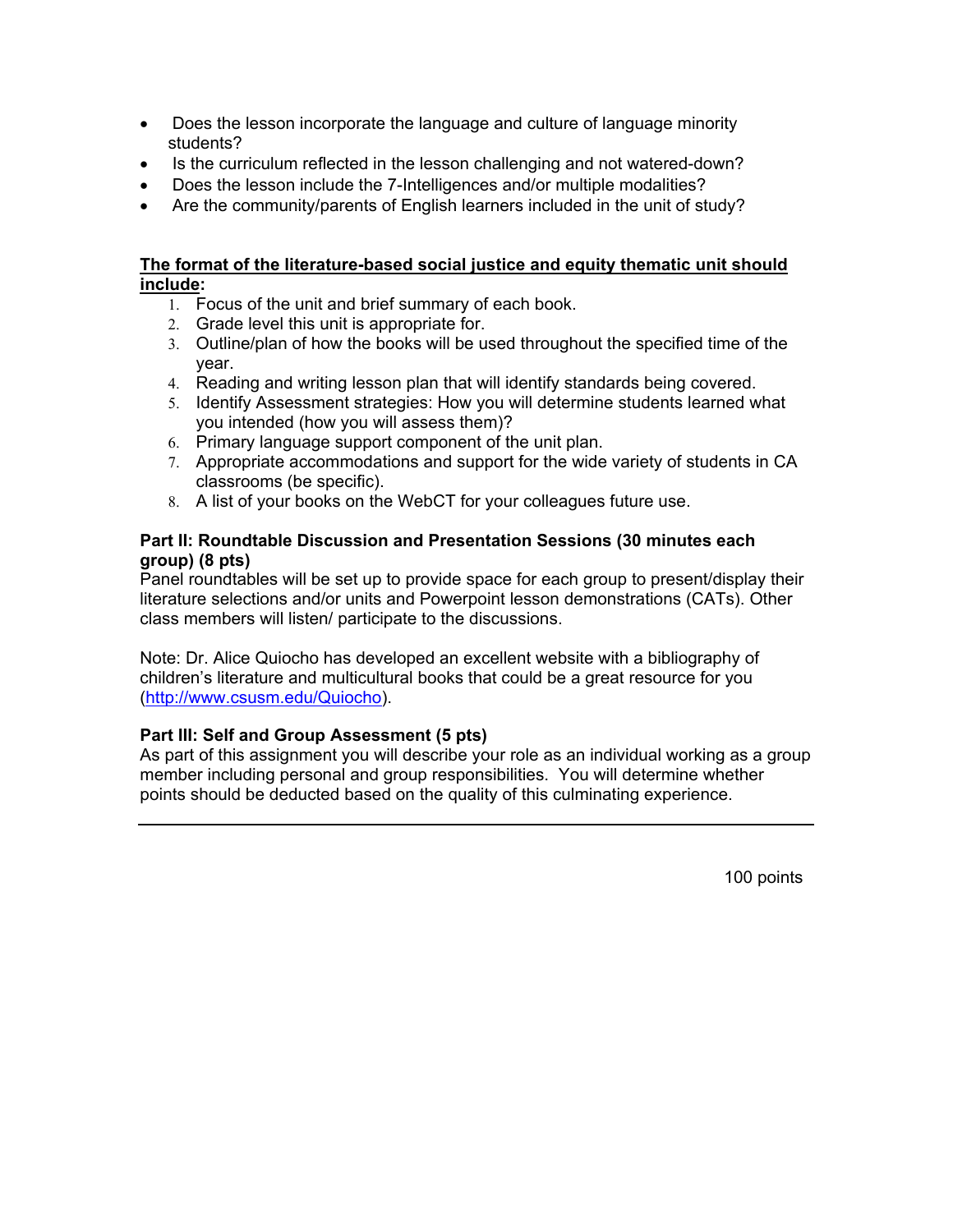# **TEACHER PERFORMANCE EXPECTATIONS (TEP)**

### **DISCUSSION BOARD INTERACTIVE JOURNAL ENTRIES/ RESPONSES (20 points) – Scoring Rubric**

| <b>Criteria</b>                                         | <b>Developing</b><br>6 pts<br><b>Deducted</b>                                                                                                                                                                                                 | <b>Nearly</b><br><b>Meets</b><br>4 pts<br><b>Deducted</b>                                                                                                                                                                                                               | <b>Meets</b><br>2 pts<br><b>Deducted</b>                                                                                                                                                                                                                        | <b>Exceeds</b><br>No pts<br><b>Deducted</b>                                                                                                                                                                                                                   |
|---------------------------------------------------------|-----------------------------------------------------------------------------------------------------------------------------------------------------------------------------------------------------------------------------------------------|-------------------------------------------------------------------------------------------------------------------------------------------------------------------------------------------------------------------------------------------------------------------------|-----------------------------------------------------------------------------------------------------------------------------------------------------------------------------------------------------------------------------------------------------------------|---------------------------------------------------------------------------------------------------------------------------------------------------------------------------------------------------------------------------------------------------------------|
| <b>TPE 4-</b><br><b>Making</b><br><b>Content Access</b> | Although<br>there is some<br>understandin<br>g of theory<br>and practice,<br>candidates<br>are unable to<br>demonstrate<br>in their<br>written<br>reflections<br>access to<br>content for<br>ELLs.                                            | Candidates<br>apply some<br>theories<br>and<br>practice in<br>writing that<br>likely will<br>provide<br>access to<br>content for<br>Els.                                                                                                                                | Candidates<br>apply<br>theories<br>and<br>practice to<br>demonstrat<br>e how Els<br>will have<br>access to<br>content as<br>they reflect<br>in writing<br>on the<br>major<br>ideas,<br>concepts,<br>and topics<br>discussed<br>in class<br>and<br>readings.     | Candidates<br>application<br>of theory<br>and practice<br>demonstrate<br>in the<br>reflective<br>writing<br>access to<br>content for<br>all students                                                                                                          |
| TPE-7<br><b>Teaching Englis</b><br><b>Learners</b>      | Candidates<br>demonstrate<br>in their<br>interactive<br>journals that<br>they know<br>and can<br>apply few<br>pedagogical<br>theories,<br>principles,<br>and<br>instructional<br>practices for<br>comprehensi<br>ve instruction<br>of English | Candidates<br>demonstrat<br>e in their<br>interactive<br>journals<br>that they<br>know and<br>can apply<br>some<br>pedagogica<br>I theories.<br>principles,<br>and<br>instructiona<br>I practices<br>for<br>comprehen<br>sive<br>instruction<br>of English<br>learners. | Candidates<br>demonstrat<br>e in their<br>interactive<br>journals<br>that they<br>know and<br>can apply<br>pedagogic<br>al theories,<br>principles,<br>and<br>instruction<br>al practices<br>for<br>comprehen<br>sive<br>instruction<br>of English<br>learners. | Candidates<br>demonstrate<br>in their<br>interactive<br>journals that<br>they know<br>and can<br>apply<br>pedagogical<br>theories.<br>principles,<br>and<br>instructional<br>practices for<br>comprehensi<br>ve instruction<br>of ALL<br>English<br>learners. |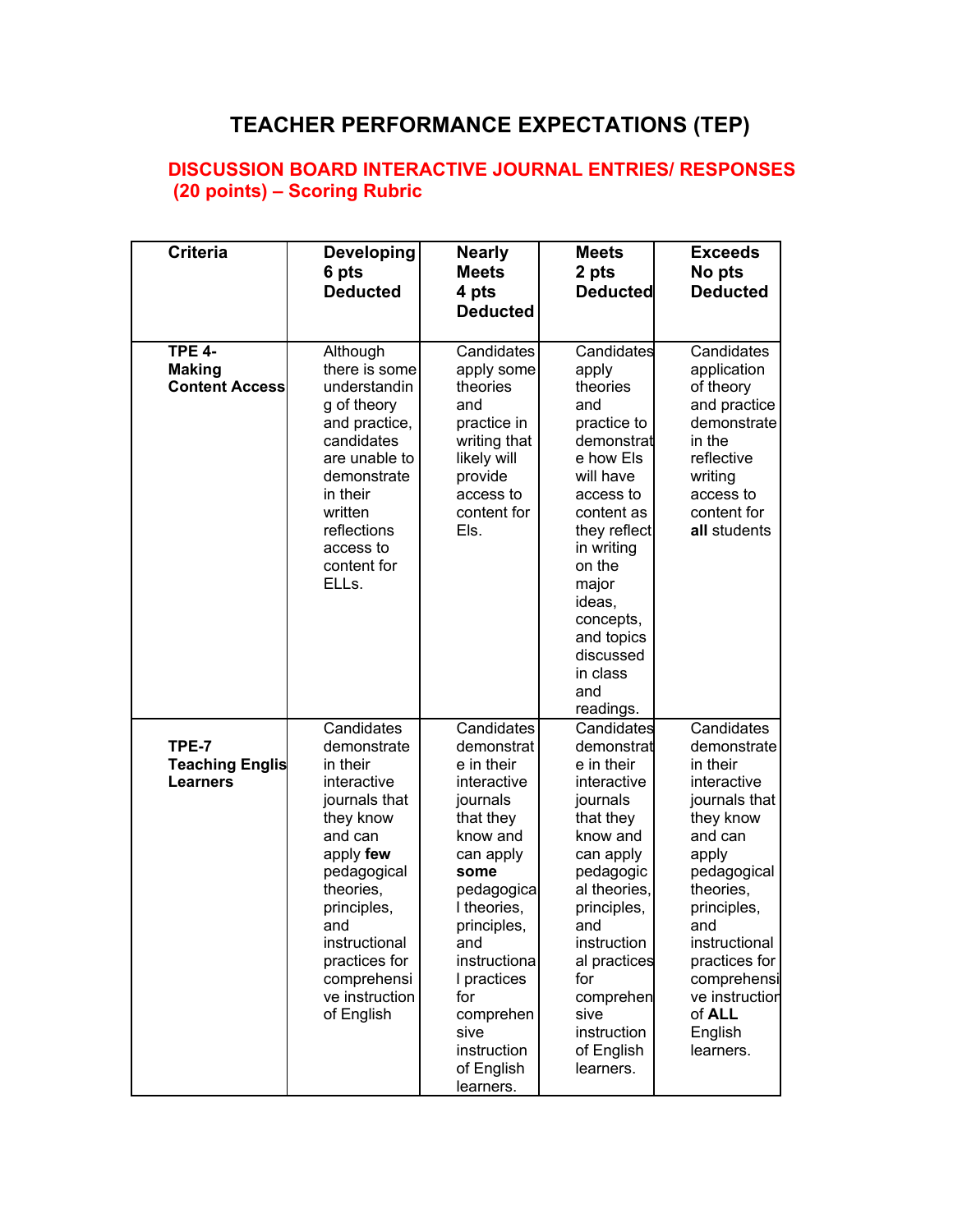# **LESSON TRANSFORMATION (10 points) – Scoring Rubric**

| <b>Criteria</b>                                                       | <b>Developing</b><br>3 pts<br><b>Deducted</b>                                                                                                                                                                                                   | <b>Nearly</b><br><b>Meets</b><br>2 pts<br><b>Deducted</b>                                                                                                                                                                                                                                                                                                                | <b>Meets</b><br>1 pt Deducted                                                                                                                                                                                                                                                                                                                                          | <b>Exceeds</b><br>No pts<br><b>Deducted</b>                                                                                                                                                                                                                                                                                                            |
|-----------------------------------------------------------------------|-------------------------------------------------------------------------------------------------------------------------------------------------------------------------------------------------------------------------------------------------|--------------------------------------------------------------------------------------------------------------------------------------------------------------------------------------------------------------------------------------------------------------------------------------------------------------------------------------------------------------------------|------------------------------------------------------------------------------------------------------------------------------------------------------------------------------------------------------------------------------------------------------------------------------------------------------------------------------------------------------------------------|--------------------------------------------------------------------------------------------------------------------------------------------------------------------------------------------------------------------------------------------------------------------------------------------------------------------------------------------------------|
| <b>TPE 4-</b><br><b>Making</b><br><b>Content</b><br><b>Accessible</b> | Teacher<br>candidate is<br>unable to<br>determine if<br>lesson<br>observed is<br>consistent with<br>pedagogical<br>theories,<br>principles, and<br>instructional<br>practices for<br>making<br>content<br>accessible to<br>English<br>learners. | Candidates<br>can partially<br>determine if<br>lesson<br>observed is<br>consistent with<br>pedagogical<br>theories,<br>principles, and<br>instructional<br>practices for<br>making<br>content<br>accessible to<br>English<br>learners.                                                                                                                                   | Candidates<br>are able to<br>determine if<br>lesson<br>observed<br>makes content<br>accessible to<br>students with<br>different levels<br>of proficiency<br>in English and<br>primary<br>language.                                                                                                                                                                     | Candidates<br>can apply<br>pedagogical<br>theories,<br>principles, and<br>instructional<br>practices for<br>making<br>content<br>accessible to<br>all English<br>learners by<br>offering<br>appropriate<br>suggestions.                                                                                                                                |
| <b>TPE 5-</b><br><b>Student</b><br><b>Engagement</b>                  | Candidates of<br>English<br>learners are<br>unaware if<br>lesson<br>observed<br>engages<br>students or is<br>appropriate for<br>the levels of<br>English<br>proficiency<br>and primary<br>language.                                             | Candidates of<br>English<br>learners are<br>not always<br>certain if<br>lesson<br>observed<br>clearly<br>communicates<br>objectives,<br>ensures<br>understanding<br>, monitors<br>progress,<br>adjusts<br>instruction<br>according to<br>levels of<br>English<br>proficiency<br>and primary<br>language, and<br>incorporates<br>community<br>resources<br>appropriately. | Candidates of<br>English<br>learners are<br>able to<br>determine if<br>lesson<br>observed<br>clearly<br>communicates<br>objectives,<br>ensures<br>understanding,<br>monitors<br>progress,<br>adjusts<br>instruction<br>according to<br>levels of<br>English<br>proficiency<br>and primary<br>language, and<br>incorporates<br>community<br>resources<br>appropriately. | <b>Teachers</b><br>candidates<br>can confirm<br>that the lesson<br>observed<br>engages ALL<br>English<br>learners in the<br>academic<br>program; and<br>students know<br>objectives,<br>understand<br>key concepts,<br>are aware of<br>their progress,<br>and their<br>home<br>language and<br>culture are<br>part of the<br>classroom<br>environment. |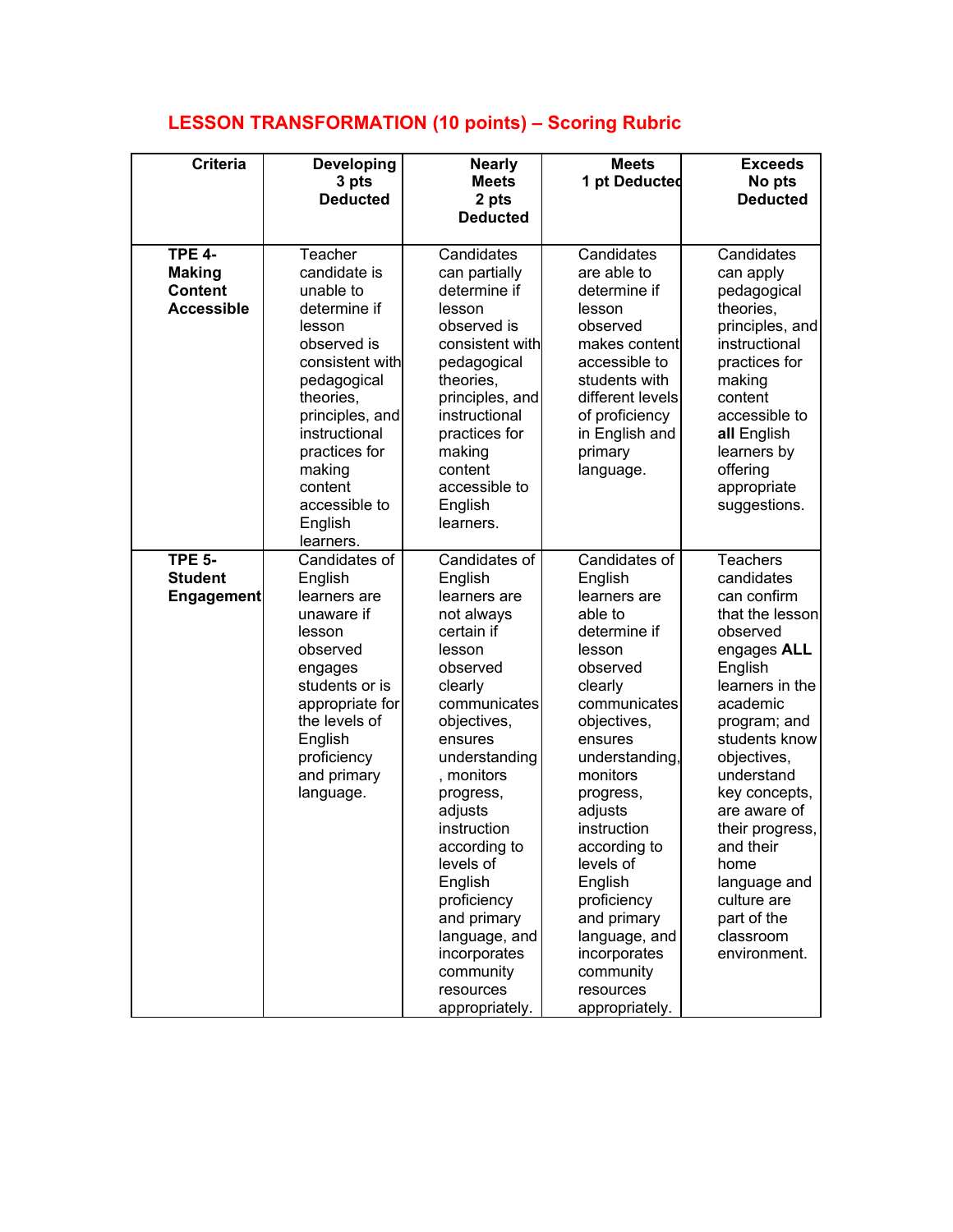# **Literature-based Social Justice Thematic Unit (25 points) – Scoring Rubric**

| <b>Criteria</b>                                            | <b>Developing</b><br>6 pts<br><b>Deducted</b>                                                                                                                                    | <b>Nearly</b><br><b>Meets</b><br>4 pts<br><b>Deducted</b>                                                                                                                                                                                                                                                                                     | <b>Meets</b><br>2 pts<br><b>Deducted</b>                                                                                                                                                                                                                                                                                                                                                            | <b>Exceeds</b><br>No pts<br><b>Deducted</b>                                                                                                                                                                                                                                                                                                                      |
|------------------------------------------------------------|----------------------------------------------------------------------------------------------------------------------------------------------------------------------------------|-----------------------------------------------------------------------------------------------------------------------------------------------------------------------------------------------------------------------------------------------------------------------------------------------------------------------------------------------|-----------------------------------------------------------------------------------------------------------------------------------------------------------------------------------------------------------------------------------------------------------------------------------------------------------------------------------------------------------------------------------------------------|------------------------------------------------------------------------------------------------------------------------------------------------------------------------------------------------------------------------------------------------------------------------------------------------------------------------------------------------------------------|
| <b>TPE 4-Makind</b><br><b>Content</b><br><b>Accessible</b> | Candidates<br>use mostly<br>traditional<br>instructional<br>practices that<br>deny access to<br>the content to<br>non-readers<br>and English<br>learners.                        | Candidates<br>use some<br>instructional<br>practices to<br>make<br>multicultural<br>literature<br>books<br>accessible, but<br>few non-<br>readers and<br>English<br>learners have<br>access to<br>content.                                                                                                                                    | Candidates<br>use a variety<br>of instructional<br>practices to<br>make<br>multicultural<br>literature<br>selections<br>accessible to<br>diverse<br>students.                                                                                                                                                                                                                                       | <b>All students</b><br>have access<br>to the<br>content of<br>multicultural<br>literature<br>books,<br>including<br>non-readers<br>and students<br>with varying<br>levels of<br>English<br>proficiency                                                                                                                                                           |
| TPE-7<br>Teaching En<br><b>Learners</b>                    | Multicultural<br>literature<br>books are not<br>authentic, do<br>not reflect the<br>diversity in<br>schools, and<br>the primary<br>language of<br>students is not<br>considered. | Candidates<br>select some<br>authentic<br>multicultural<br>books, primary<br>language is<br>not included or<br>not well<br>translated,<br>reading and<br>writing<br>activities are<br>inappropriate<br>for levels of<br>proficiency in<br>English and<br>primary<br>language, and<br>assessments<br>are non-<br>existent or<br>inappropriate. | Candidates<br>select<br>authentic<br>multicultural<br>literature<br>books that<br>reflect<br>diversity of the<br>classroom, to<br>include the<br>primary<br>language of<br>English<br>learners,<br>develop<br>reading and<br>writing<br>instructional<br>activities<br>appropriate for<br>levels of<br>proficiency in<br>English and<br>primary<br>language, and<br>create relevant<br>assessments. | Teaching<br>candidates<br>include<br>justification for<br>the selection<br>and purpose<br>of each book,<br>taking into<br>account the<br>varying<br>learning and<br>social needs<br>of individual<br>students or<br>groups in their<br>own<br>classroom.<br>Writing and<br>reading<br>activities meet<br>the academic<br>and social<br>needs of all<br>students. |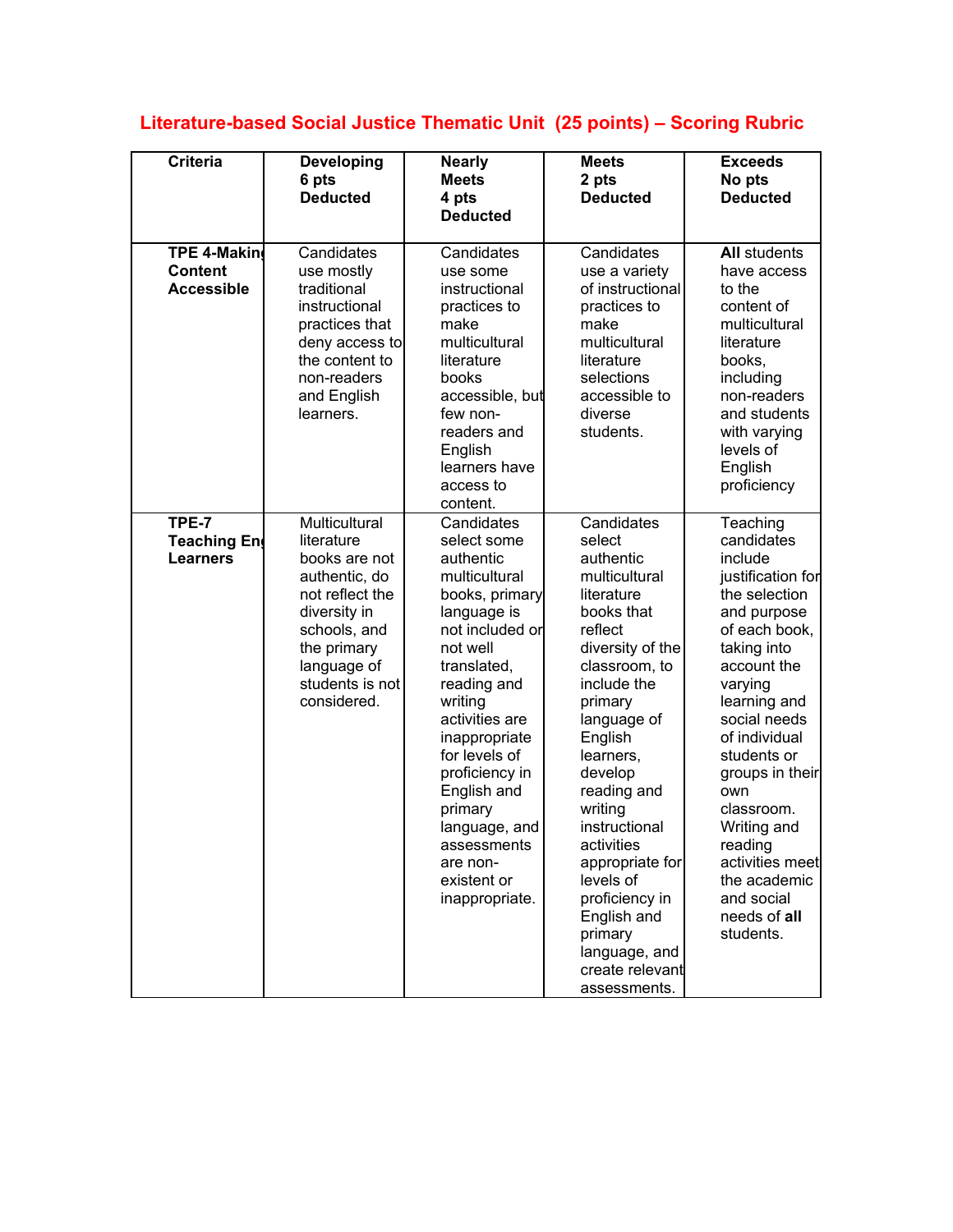### **SDAIE specifications LITERATURE-BASED SOCIAL JUSTICE THEMATIC UNIT – Scoring Rubric**

| <b>Criteria</b>                                                                                | Developing<br>6 pts<br><b>Deducted</b>                                                                                                                                                                                                                                                                   | <b>Nearly</b><br><b>Meets</b><br>4 pts<br><b>Deducted</b>                                                                                                                                                                               | <b>Meets</b><br>2 pts<br><b>Deducted</b>                                                                                                                                                                                                                            | <b>Exceeds</b><br>No pts<br><b>Deducted</b>                                                                                                                                                                                                              |
|------------------------------------------------------------------------------------------------|----------------------------------------------------------------------------------------------------------------------------------------------------------------------------------------------------------------------------------------------------------------------------------------------------------|-----------------------------------------------------------------------------------------------------------------------------------------------------------------------------------------------------------------------------------------|---------------------------------------------------------------------------------------------------------------------------------------------------------------------------------------------------------------------------------------------------------------------|----------------------------------------------------------------------------------------------------------------------------------------------------------------------------------------------------------------------------------------------------------|
| <b>TPE 1-</b><br><b>Specific</b><br>pedagogical<br>skills for subject<br>matter<br>instruction | Candidates use<br>very traditional<br>and limited (e.g.,<br>lecture only)<br>pedagogical skills<br>for subject matter<br>instruction that<br>prevent<br>understanding of<br>information to<br>English learners                                                                                           | Candidates use<br>some specific<br>pedagogical skills<br>for subject matter<br>instruction, but<br>many English<br>learners do not<br>have access to<br>the content.                                                                    | Candidates use a<br>variety of specific<br>pedagogical skills<br>for subject matter<br>instruction to<br>English learners.                                                                                                                                          | The specific<br>pedagogical skills<br>for subject matter<br>instruction will<br>incorporate the<br>level of<br>proficiency in<br>English and the<br>primary language.                                                                                    |
| <b>TPE 3-</b><br>Interpretation<br>and use of<br>assessments                                   | Candidates<br>understand and<br>use primarily<br>traditional<br>assessments<br>strategies with<br>English learners.                                                                                                                                                                                      | Candidates<br>understand and<br>use some<br>informal and<br>formal<br>assessments to<br>determine<br>progress and plan<br>instruction for<br>English learners.                                                                          | Candidates<br>understand and<br>use a variety of<br>informal and<br>formal<br>assessments to<br>determine<br>progress and plan<br>instruction for<br>English learners.                                                                                              | Assessments will<br>also incorporate<br>English learners'<br>levels of<br>proficiency in<br>English and the<br>primary language<br>to develop and<br>modify instruction<br>accordingly.                                                                  |
| TPE-4<br><b>Making content</b><br>accessible                                                   | Candidates use<br>mostly traditional<br>instructional<br>practices that do<br>not provide<br>English learners<br>access to content.                                                                                                                                                                      | Candidates use<br>some instructional<br>practices, but few<br>English learners<br>have access to<br>content.                                                                                                                            | Candidates use a<br>variety of<br>instructional<br>practices to make<br>content<br>accessible to<br>English learners.                                                                                                                                               | All students have<br>access to content.<br>including non-<br>readers and<br>students with<br>varying levels of<br>English<br>proficiency.                                                                                                                |
| TPE-5<br><b>Student</b><br><b>Engagement</b>                                                   | Candidates are<br>mostly concerned<br>about covering<br>content to<br>English-only<br>speakers, makes<br>little effort to<br>communicate<br>objectives to EL,<br>understanding is<br>unlikely,<br>instruction does<br>not consider<br>student level of<br>English<br>proficiency and<br>primary language | Candidates of<br>English learners<br>communicate<br>some objectives<br>clearly,<br>understanding is<br>partial, progress<br>is undetermined.<br>instruction is<br>sometimes<br>adjusted, and<br>community<br>resources are<br>untapped. | Candidates of<br>English learners<br>clearly<br>communicate<br>objectives, ensure<br>understanding,<br>monitors<br>progress, adjust<br>instruction<br>according to level<br>of English<br>proficiency and<br>primary language,<br>and use<br>community<br>resources | All students are<br>engaged in the<br>academic<br>program, know<br>objectives of<br>lessons,<br>understand key<br>concepts, are<br>aware of their<br>progress, and<br>their home<br>language and<br>culture are part of<br>the classroom<br>environment. |
| <b>TPE-7</b><br>Teaching<br><b>English</b><br>learners                                         | Candidates know<br>and can apply few<br>of the<br>pedagogical<br>theories,<br>principles, and<br>instructional<br>practices for<br>English learners.<br>English learners<br>do not<br>comprehend key<br>academic<br>concepts and<br>ideas.                                                               | Candidates know<br>many pedagogical<br>theories,<br>principles, and<br>instructional<br>practices for<br>English learners,<br>but cannot apply<br>them in a<br>comprehensive<br>manner.                                                 | Candidates know<br>and can apply<br>pedagogical<br>theories.<br>principles, and<br>instructional<br>practices for<br>comprehensive<br>instruction of<br>English learners.                                                                                           | Candidates know<br>and can apply<br>pedagogical<br>theories.<br>principles, and<br>instructional<br>practices for<br>comprehensive<br>instruction of ALL<br>English learners.                                                                            |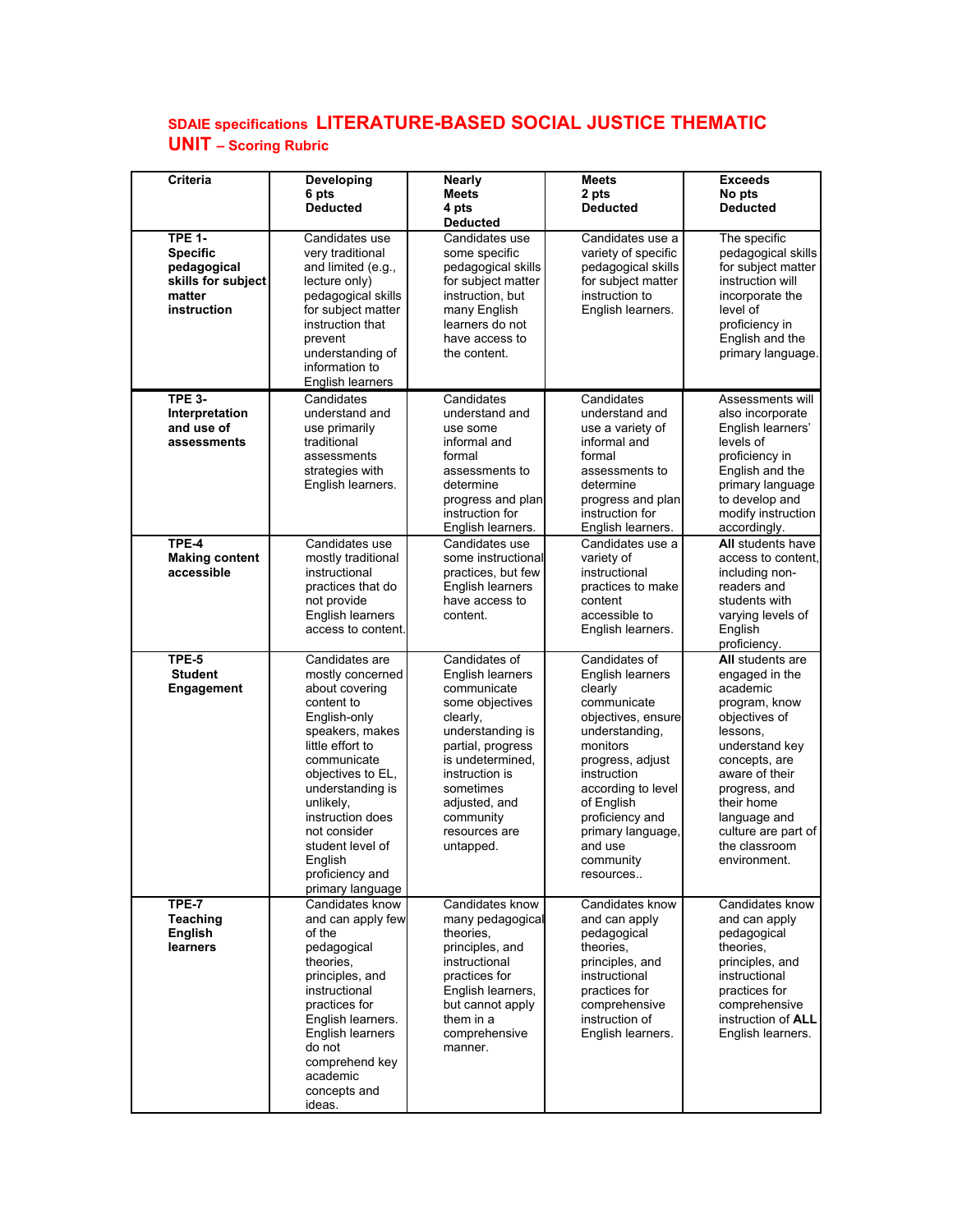## **SESSION ACTIVITY LISTING**

| <b>Date</b>                | <b>Topic</b>                                                                                                                                                                                                                                                   | <b>Assignment</b>                                                                                                                                                                                                                                                                           | In Class or WebCT Activities                                                                                                                                                                                                                                                                                                                                                                                                                                                                             |
|----------------------------|----------------------------------------------------------------------------------------------------------------------------------------------------------------------------------------------------------------------------------------------------------------|---------------------------------------------------------------------------------------------------------------------------------------------------------------------------------------------------------------------------------------------------------------------------------------------|----------------------------------------------------------------------------------------------------------------------------------------------------------------------------------------------------------------------------------------------------------------------------------------------------------------------------------------------------------------------------------------------------------------------------------------------------------------------------------------------------------|
| <b>Session 1</b><br>F 9/5  | <b>REVISITING</b><br><b>DIVERSITY</b>                                                                                                                                                                                                                          | For Monday 9/8,<br>please:                                                                                                                                                                                                                                                                  | What does the CSUSM<br>Mission Statement mean to<br>you? (Quickwrite)                                                                                                                                                                                                                                                                                                                                                                                                                                    |
|                            | <b>Essential Learnings:</b><br><b>CSUSM Mission</b><br>Statement<br>Personal and<br>Educational<br>Philosophy<br>Research-base:<br>M & M Theory (St<br>3 & 11c)                                                                                                | Read Peregoy & Boyle<br>Chapter 1 & 2<br>Scan Echaverria &<br>Graves Chapter 1 & 2<br><b>Read Crawford</b><br>Introduction<br>Bring a copy of your<br>syllabus to class<br>(available on WebCT or<br>the CSUSM COE<br>website)                                                              | Sharing personal and/or<br>educational philosophies: an<br>artistic endeavor<br>Syllabus overview<br>Overview of Use and Best<br><b>Practices WebCT Guest</b><br>Speaker: Jennifer Nowotny<br>(TPE 14)                                                                                                                                                                                                                                                                                                   |
| <b>Session 2</b><br>M 9/8  | SOCIOCULTURAL/<br><b>SOCIOHISTORICAL</b><br><b>CONTEXT</b> (St 11 c)<br><b>Essential Learnings:</b><br>Who are English<br>Language<br>Learners?<br>Research-base:<br>$1st$ and $2nd$<br>Language<br>Acquisition-<br>Theory of<br><b>Bilingual</b><br>Education | Please make sure you are<br>able to access WebCT<br><b>BEFORE Friday. Make</b><br>arrangements to see Jen at<br>the WebCT Open House in<br>ACD 2nd floor computer<br>labs THIS WEEK if you<br>have questions.<br>Remember, Friday's class<br>will be held on WebCT. I'll<br>"see" you then. | Attendance bonus questions<br>Syllabus Overview: First two<br>assignments due Friday<br>Developing your final portfolio: A<br>planning tool<br><b>Bilingual Education Programs</b><br><b>Breakout</b><br>Questions on ELD Programs<br>2nd Language Acquisition<br>Theories (ppt)<br>L2 Theories: In your own words                                                                                                                                                                                       |
| <b>Session 3</b><br>F 9/12 | <b>Essential Learnings:</b><br>History and<br>Politics of<br><b>Bilingual</b><br>Education/Legal<br>Mandates/Prop<br>227<br>Research-base:<br>Crawford,<br>Krashen, and<br>Collier                                                                             | Within 5 minutes of<br>class starting, shoot me<br>a Course Mail<br>message so I know you<br>are there.<br>For this session please<br>refer to Crawford 1, 2,<br>& Appendix E<br><b>DUE: Discussion</b><br><b>Board Interactive</b><br><b>Journal Entries/</b><br><b>Responses #1 (and</b>  | On WebCT today we will:<br>1. Begin a class meeting within the first 5<br>minutes of class in Chat Room #1.<br>Everyone must be in attendance or I will<br>assume you are absent.<br>2. Work on and complete your 1st two<br>assignments which are due TODAY.<br>3. In groups of four or five (find each other<br>in the chat room or discussion board) for<br>Monday's class, complete a Social Justice<br>Timeline chronicling the history of Bilingual<br>Education from the late 1700's until today. |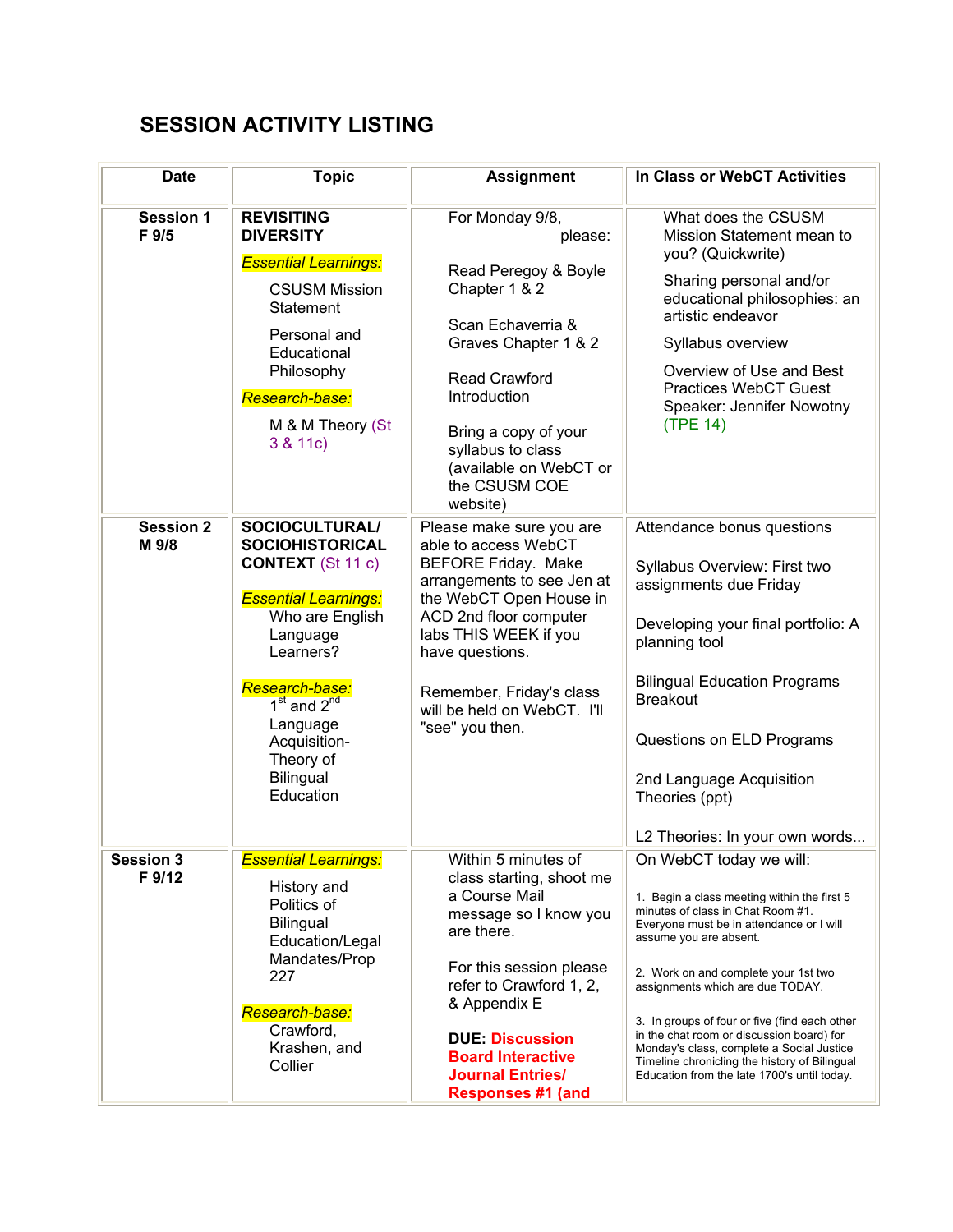| <b>Session 4</b><br>M 9/15 | <b>Methods of</b><br><b>Multicultural/</b><br><b>Multilingual</b><br><b>Education</b><br>(St 5, 7ab, 8, 13)<br><b>Essential Learnings:</b><br>Theory and<br>Practice of<br><b>Bilingual</b><br>education. What<br>can the classroom<br>teacher do? | self-assess any TPE<br>emphasis)<br><b>Multicultural/</b><br><b>Multilingual Research</b><br><b>Reviews (and self-</b><br>assess TPEs 7,14, &<br>15)<br>Collegiate scan through<br>the rest of Crawford 3-<br>12 as further reference<br>for this session.<br>For Friday please:<br>Read Santamaría et al.<br>Chapter (to be<br>provided)<br>Read Peregoy & Boyle<br>Chapter 3<br>Read Echevarria &<br>Graves (E & G)<br>Chapter 3 | Use Crawford and the Internet as your tools.<br>OR<br>4. In groups of 4 or 5 visit Ron Unz<br>http://www.onenation.org/ and Jim<br>Crawford's<br>http://ourworld.compuserve.com/homepages<br>/JWCRAWFORD/ inspired websites and<br>compose 10 pro's and 10 con's for each<br>gentleman's perspective followed by a group<br>reaction.<br>5. Let me know on Course Mail which<br>groups you are in and what you are working<br>on by the end of class time, and be<br>prepared to display your work in class on<br>Monday.<br>Group processing WebCT session: How did<br>it go?<br>Six RANDOM Research Review<br>presentations: Who will they be?<br>Newcomer brainstorm: Based on your<br>readings, what can you proactively do for<br>primary grade (K-1) and new arrivals?<br>Group activity (EverythingESL.net)<br>Increasing parent involvement: How will you<br>get your parents involved? Role play<br>Barriers to classroom success: What about<br>students who are not new comers? Mini-<br>lesson<br>Maslow's Hierarchy: Meeting students'<br>needs: ppt<br>Beginner's toolbox: What are some of your<br>new tools? |
|----------------------------|----------------------------------------------------------------------------------------------------------------------------------------------------------------------------------------------------------------------------------------------------|------------------------------------------------------------------------------------------------------------------------------------------------------------------------------------------------------------------------------------------------------------------------------------------------------------------------------------------------------------------------------------------------------------------------------------|------------------------------------------------------------------------------------------------------------------------------------------------------------------------------------------------------------------------------------------------------------------------------------------------------------------------------------------------------------------------------------------------------------------------------------------------------------------------------------------------------------------------------------------------------------------------------------------------------------------------------------------------------------------------------------------------------------------------------------------------------------------------------------------------------------------------------------------------------------------------------------------------------------------------------------------------------------------------------------------------------------------------------------------------------------------------------------------------------------------------------|
| <b>Session 5</b><br>F 9/19 | <b>Essential Learnings:</b><br>Oral Language<br>Development-The<br>Foundation of the<br><b>Oral Tradition-</b><br>A Bilingual<br>Theoretical<br>Model-ELD<br>Research-base:<br>Introduction to<br><b>SDAIE</b>                                     | Within 5 minutes of<br>class starting, shoot me<br>a Course Mail<br>message so I know you<br>are there.<br>For this and next<br>session please read:<br>Peregoy & Boyle (P &<br>G) Chapter 4<br><b>DUE Multicultural/</b><br><b>Multilingual</b><br><b>Research Reviews</b><br>(and self-assess<br>TPEs 7,14, & 15)                                                                                                                | On WebCT today we will:<br>1. Begin a class meeting within the first 5<br>minutes of class in Chat Room #1.<br>Everyone must be in attendance or I will<br>assume you are absent.<br>2. Complete a thorough reading of P & B<br>ch. 4.<br>3. Visit the ELD website and write a 1 page<br>justification for ELD standards vs. general<br>education standards. Submit online, today<br>before end of class.<br>4. Choose one of the three following<br>activities to be completed and submitted on-<br>line in the WebCT Assignments area<br>individually or in pairs. Turn this activity in<br>Monday 9/22:                                                                                                                                                                                                                                                                                                                                                                                                                                                                                                                   |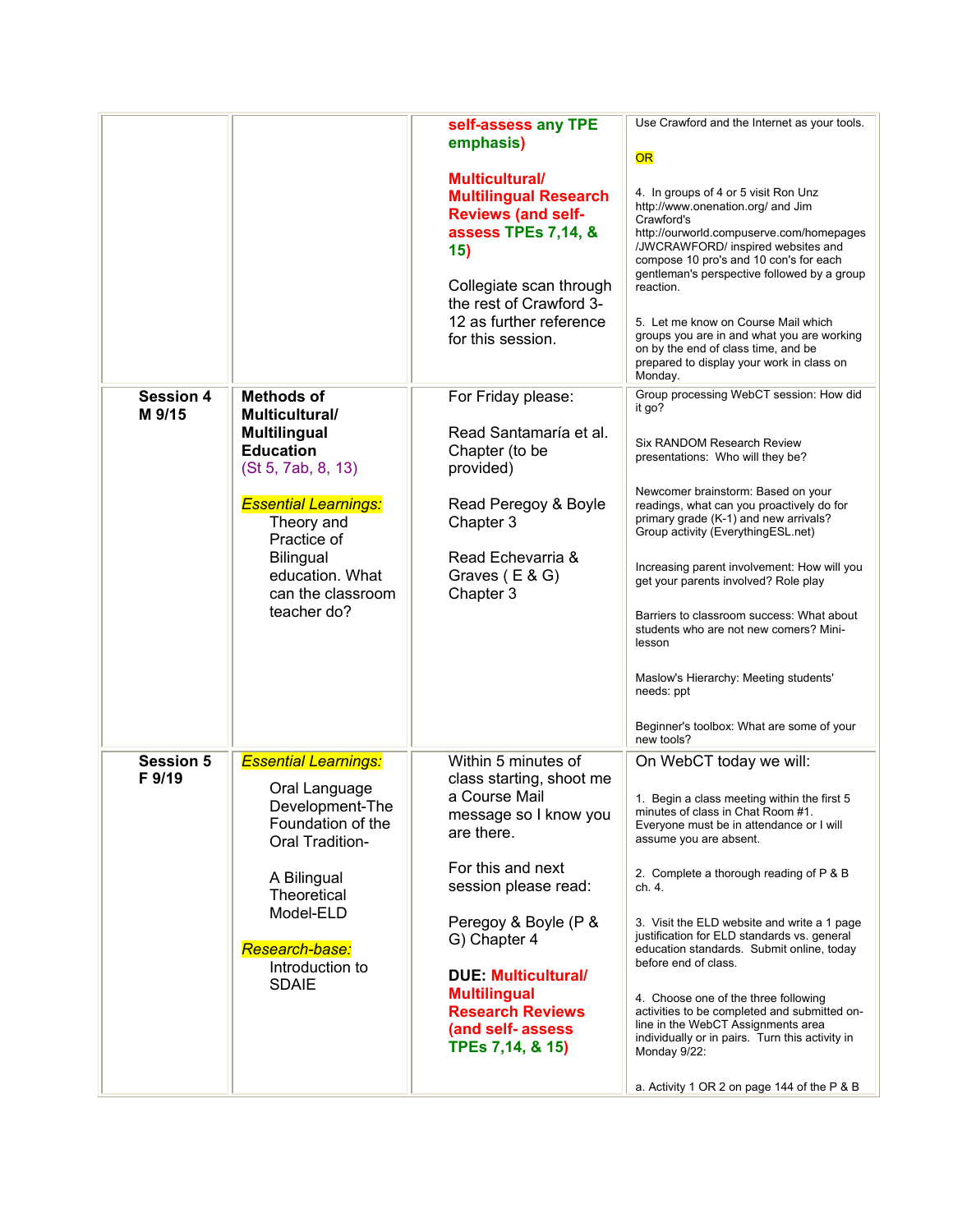| <b>Session 6</b><br>M 9/22 | <b>Essential Learnings:</b><br><b>SDAIE Workshop</b><br>and Processing<br>Part I (ppt)<br>Intro to OLE and<br>Oral Language<br>Development<br><b>Discussion</b> | Please read thoroughly:<br>P & B - Chapter 5<br>E & G-Chapter 5<br>Crawford-Appendix A-<br><b>ELD Standards</b>                                                                                                                                          | text.<br>b. Activity 3 on page 26 of the E & G text.<br>c. Using your resources Describe 5 ways a<br>teacher can check for student understanding<br>using oral language development strategies.<br>Group process WebCT<br>Six Random Research Review<br>presentations: Be ready<br>Participation in SDAIE Workshop<br>Presentation of GENERIC COE<br>lesson plan scaffold:<br>Differentiation demystified<br><b>OLE Video</b><br>Detailed explanation of<br>Assignments 3 & 5                                                                                                                                                                                                                                                                                                                                                                                                                                                                                                                                                                                                                                                                             |
|----------------------------|-----------------------------------------------------------------------------------------------------------------------------------------------------------------|----------------------------------------------------------------------------------------------------------------------------------------------------------------------------------------------------------------------------------------------------------|-----------------------------------------------------------------------------------------------------------------------------------------------------------------------------------------------------------------------------------------------------------------------------------------------------------------------------------------------------------------------------------------------------------------------------------------------------------------------------------------------------------------------------------------------------------------------------------------------------------------------------------------------------------------------------------------------------------------------------------------------------------------------------------------------------------------------------------------------------------------------------------------------------------------------------------------------------------------------------------------------------------------------------------------------------------------------------------------------------------------------------------------------------------|
| <b>Session 7</b><br>F 9/26 | <b>Essential Learnings:</b><br>SDAIE on WebCT and<br>online<br>ELLs with special<br>needs                                                                       | Within 5 minutes of<br>class starting, shoot me<br>a Course Mail<br>message so I know you<br>are there.<br><b>DUE: Discussion</b><br><b>Board Interactive</b><br><b>Journal Entries/</b><br><b>Responses #2 (and</b><br>self-assess any TPE<br>emphasis) | On WebCT today we will:<br>1. Begin a class meeting within the first 5<br>minutes of class in Chat Room #1.<br>Everyone must be in attendance or I will<br>assume you are absent.<br>2. Complete your Discussion Board<br>Interactive Journal Entries.<br>3. Use Google or another search engine to<br>find a SDAIE oriented website. Write a one<br>page 'review' of this website based on your<br>current readings and class presentations.<br>Rate the site on a scale of 1 to 5, five being<br>the highest score. Justify your rating.<br>Submit your work on WebCT Assignments<br>before the end of class time.<br>4. Go to the ELLs with Special Needs Eric<br>Website at<br>http://www.cal.org/ericcll/faqs/rgos/special.ht<br>ml and answer the following questions:<br>Who are ELLs with special needs? How are<br>they identified? How is instruction different<br>for these learners? What are the<br>assessment implications? What role does<br>scaffolding play for these learners (see my<br>article for hints)? What are your chances of<br>having ELLs with special needs in your<br>classrooms? Bring responses to class<br>Monday 9/29. |
| <b>Session 8</b><br>M 9/29 | <b>Essential Learnings:</b><br><b>SDAIE Workshop</b><br><b>Processing Part II</b><br>(ppt)                                                                      | Please read:<br>P & B Chapter 6                                                                                                                                                                                                                          | <b>Process WebCT Session</b><br>Six Random Research Review<br>presentations: Be ready                                                                                                                                                                                                                                                                                                                                                                                                                                                                                                                                                                                                                                                                                                                                                                                                                                                                                                                                                                                                                                                                     |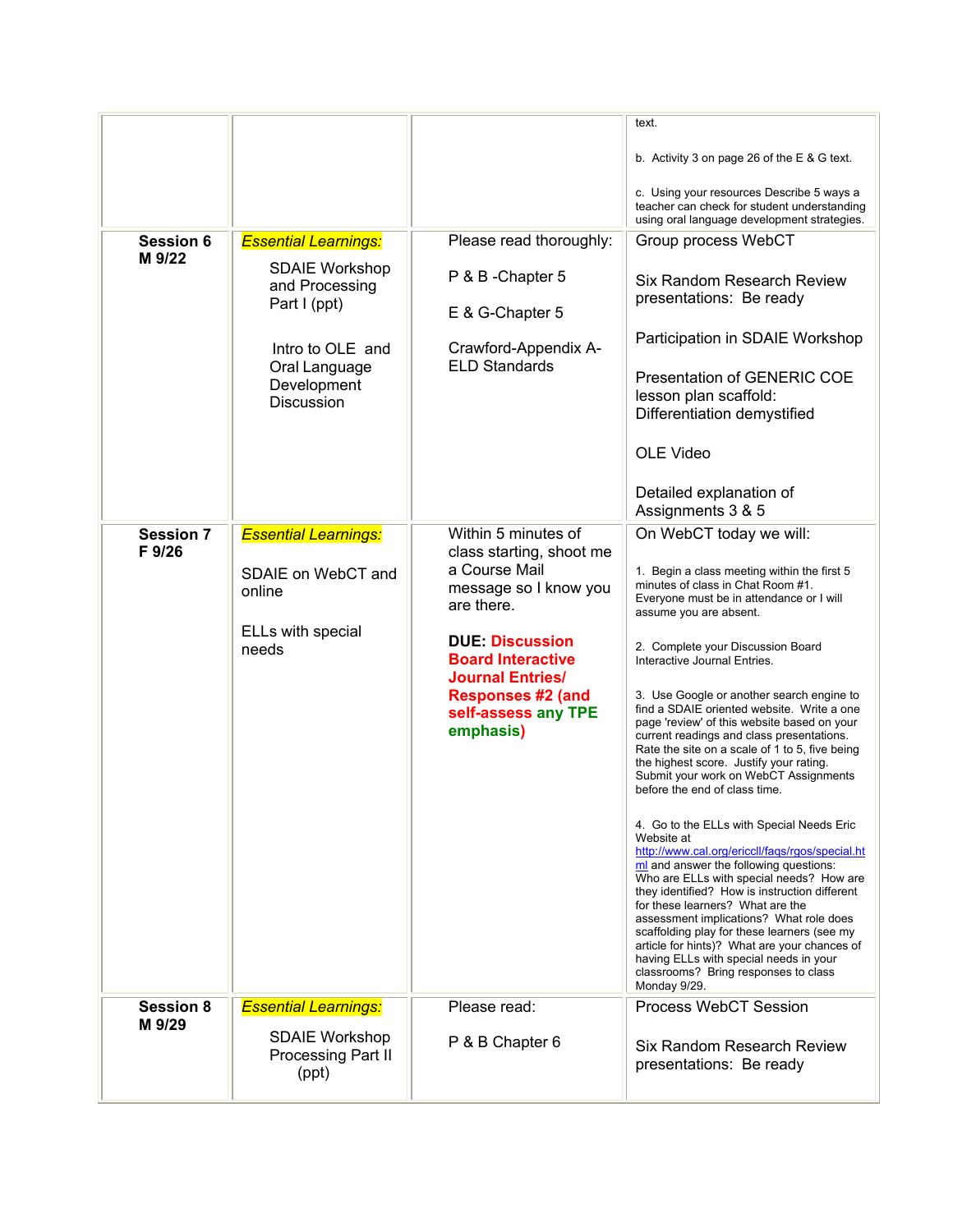|                                 | OLE Strategy: Writer's<br>Workshop<br>2 minute Lesson<br>Observation<br>Roundtable (45 min)                                                                                   |                                                                                                                                                                                                                                                                                                                                                                    | <b>Emergent Literacy Questions</b><br>Participation in SDAIE Workshop<br>OLE Video<br>Group work session for OLE<br><b>Workshop Session III</b>                                                                                                                                                                                                                                                                                                                                                                                                                                                                                                                                                       |
|---------------------------------|-------------------------------------------------------------------------------------------------------------------------------------------------------------------------------|--------------------------------------------------------------------------------------------------------------------------------------------------------------------------------------------------------------------------------------------------------------------------------------------------------------------------------------------------------------------|-------------------------------------------------------------------------------------------------------------------------------------------------------------------------------------------------------------------------------------------------------------------------------------------------------------------------------------------------------------------------------------------------------------------------------------------------------------------------------------------------------------------------------------------------------------------------------------------------------------------------------------------------------------------------------------------------------|
| <b>Session 9</b><br>F 10/3      | <b>Essential Learnings:</b><br><b>SDAIE Workshop</b><br>and Processing                                                                                                        | Within 5 minutes of<br>class starting, shoot me<br>a Course Mail<br>message so I know you<br>are there.<br>P & G Chapter 7<br><b>Bring school Writing</b><br>Curriculum or ideas to<br>class to share Monday<br>10/6.<br><b>DUE Discussion</b><br><b>Board Interactive</b><br><b>Journal Entries/</b><br><b>Responses #3 (self-</b><br>assess any TPE<br>emphasis) | On WebCT today we will:<br>1. Begin a class meeting within the first 5<br>minutes of class in Chat Room #1.<br>Everyone must be in attendance or I will<br>assume you are absent.<br>2. Complete your Discussion Board<br>Interactive Journal Entries.<br>3. Work on SDAIE Workshop Presentations<br>for Monday 10/6 (15 minutes per group)<br>5. Use WebCT discussion tools to situate<br>yourselves in groups of 4-5 for Assignment<br>5. You might want to stay in these same<br>groups. if you decide to change, let me<br>know who you are and which social justice<br>and equity titles you are interested in<br>exploring. I need to know your group<br>memberships and theme ideas by Monday. |
| <b>Session</b><br>10<br>M 10/6  | <b>Application of</b><br><b>Theory and</b><br><b>Methods of M &amp; M</b><br><b>Education (St4)</b><br><b>SDAIE Workshop</b><br>Group<br>Presentations<br><b>OLE Strategy</b> | For high quality Final<br>Projects and Lesson<br>Transformations begin<br>to focus on:<br>P & B Chapters 8, 9,<br>and 10<br>E & G Chapters 6,7,<br>and 8<br>Be in touch with your<br>Social Justice Unit<br>group. Begin planning<br>and work sessions.                                                                                                            | Six Random Research Review<br>presentations: Be ready<br>Social Justice and Equity<br>Themes: Group Brainstorm<br><b>SDAIE Workshop Group</b><br>Presentations (15 minutes each)<br>OLE Strategy: Shared Reading<br>with Predictable Text (video)                                                                                                                                                                                                                                                                                                                                                                                                                                                     |
| <b>Session</b><br>11<br>F 10/10 | <b>Essential Learnings:</b><br><b>Shared Reading</b><br>Experiences<br>Strategy:<br><b>Literature Studies</b><br>Research-base:<br>Learner<br><b>Discovered</b>               | Within 5 minutes of<br>class starting, shoot me<br>a Course Mail<br>message so I know you<br>are there.<br>Peregoy & Boyle<br>Chapters 8 & 9<br><b>DUE: Discussion</b><br><b>Board Interactive</b><br><b>Journal Entries/</b>                                                                                                                                      | On WebCT today we will:<br>1. Begin a class meeting within the first 5<br>minutes of class in Chat Room #1.<br>Everyone must be in attendance or I will<br>assume you are absent.<br>2. Complete your Discussion Board<br>Interactive Journal Entries.<br>3. In groups of 3 to 4 (find each other on<br>WebCT), using learnings from your readings<br>and class discussions, explore what the<br>internet has to say about Shared Reading                                                                                                                                                                                                                                                             |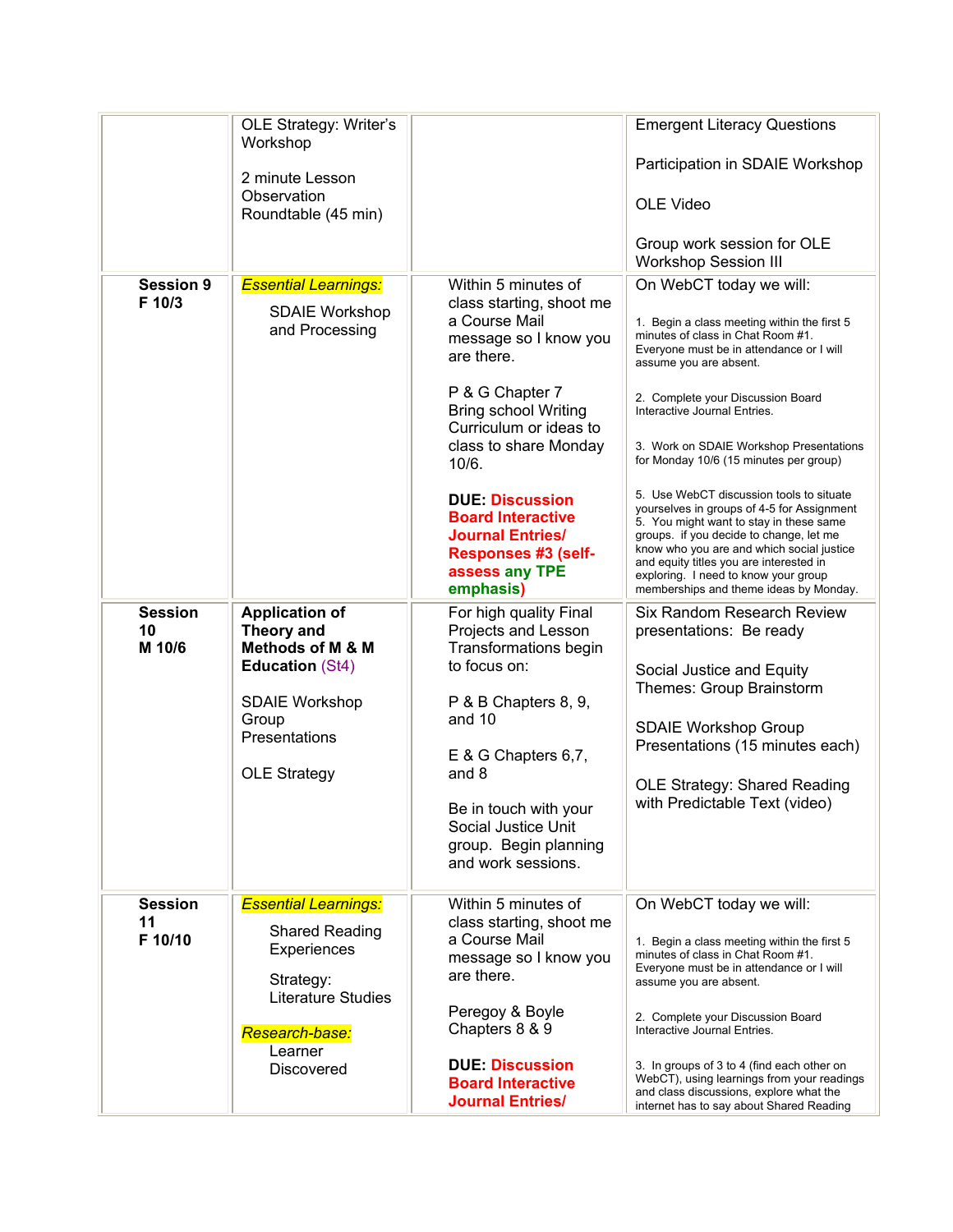|                                 |                                                                                                                                                                     | <b>Responses #4 (self-</b><br>assess any TPE<br>emphasis)<br>Don't neglect your<br>Social Justice Unit<br>work. Waiting until the<br>last minute is not a<br>good idea. Trust me.                                                                                                                                  | Experiences, Literature Studies, and other<br>group lessons for ELLs or other learners.<br>Submit this 2 page assignment before the<br>end of class. Use references (electronic<br>and text) to back up 3 of the following 5<br>questions:<br>a. What are the advantages of creating<br>literature response groups?<br>b. Are there any disadvantages teachers<br>need to be aware of?<br>c. When are teacher-directed questions<br>more appropriate than literature response<br>groups?<br>d. What is the difference between Reader's<br>Theater and Literature Circles?<br>e. Describe a Language Experience Lesson<br>and who would best benefit from such an<br>experience. |
|---------------------------------|---------------------------------------------------------------------------------------------------------------------------------------------------------------------|--------------------------------------------------------------------------------------------------------------------------------------------------------------------------------------------------------------------------------------------------------------------------------------------------------------------|---------------------------------------------------------------------------------------------------------------------------------------------------------------------------------------------------------------------------------------------------------------------------------------------------------------------------------------------------------------------------------------------------------------------------------------------------------------------------------------------------------------------------------------------------------------------------------------------------------------------------------------------------------------------------------|
| <b>Session</b><br>12<br>M 10/13 | Literature Study<br>Experiences<br>Strategy: Spelling<br>& Study<br>Skills Workshop                                                                                 | Peregoy & Boyle<br>Chapter 10<br>Bring some sample<br>spelling lists or<br>programs<br>Work with your Social<br>Justice & Equity Unit<br>group as often as<br>possible for a high<br>quality project you will<br>use over and over<br>again. Written version<br>is DUE FRIDAY.                                     | Process WebCT experience<br>Questions on Shared Reading<br>Experience<br>Modeling Key Strategies: LEA,<br>Lit Circles, Shared Reading,<br><b>Reader's Theater</b><br>Six Random Research Review<br>presentations: Be ready<br>Spelling and Study Skills<br>Workshop (ppt)<br>Clarification final assignments<br>Overview Peer Review for<br><b>Lesson Transformation</b>                                                                                                                                                                                                                                                                                                        |
| <b>Session</b><br>13<br>F 10/17 | <b>Essential Learnings:</b><br>Strategy:<br>Developing a<br><b>Balanced</b><br>Language Arts<br>Program<br>Research-base:<br>Why is this<br>important?<br>The Whole | Within 5 minutes of<br>class starting, shoot me<br>a Course Mail<br>message so I know you<br>are there.<br><b>DUE: Lesson</b><br><b>Transformation (peer</b><br>evaluation TPEs<br>1,4,5,7,6 & 11)<br><b>Written version of</b><br><b>Literature-based</b><br><b>Social Justice</b><br><b>Thematic Unit (self-</b> | On WebCT today we will:<br>1. Begin a class meeting within the first 5<br>minutes of class in Chat Room #1.<br>Everyone must be in attendance or I will<br>assume you are absent.<br>2. Turn in your Lesson Transformations,<br>arrange for peer reviews online.<br>3. Turn in written versions of Social Justice<br>Thematic Units.<br>4. In pairs (find each other on WebCT),<br>write a two-page manifesto supporting a<br>Balanced Language Arts Program including<br>pro's and con's of Whole Language and                                                                                                                                                                 |